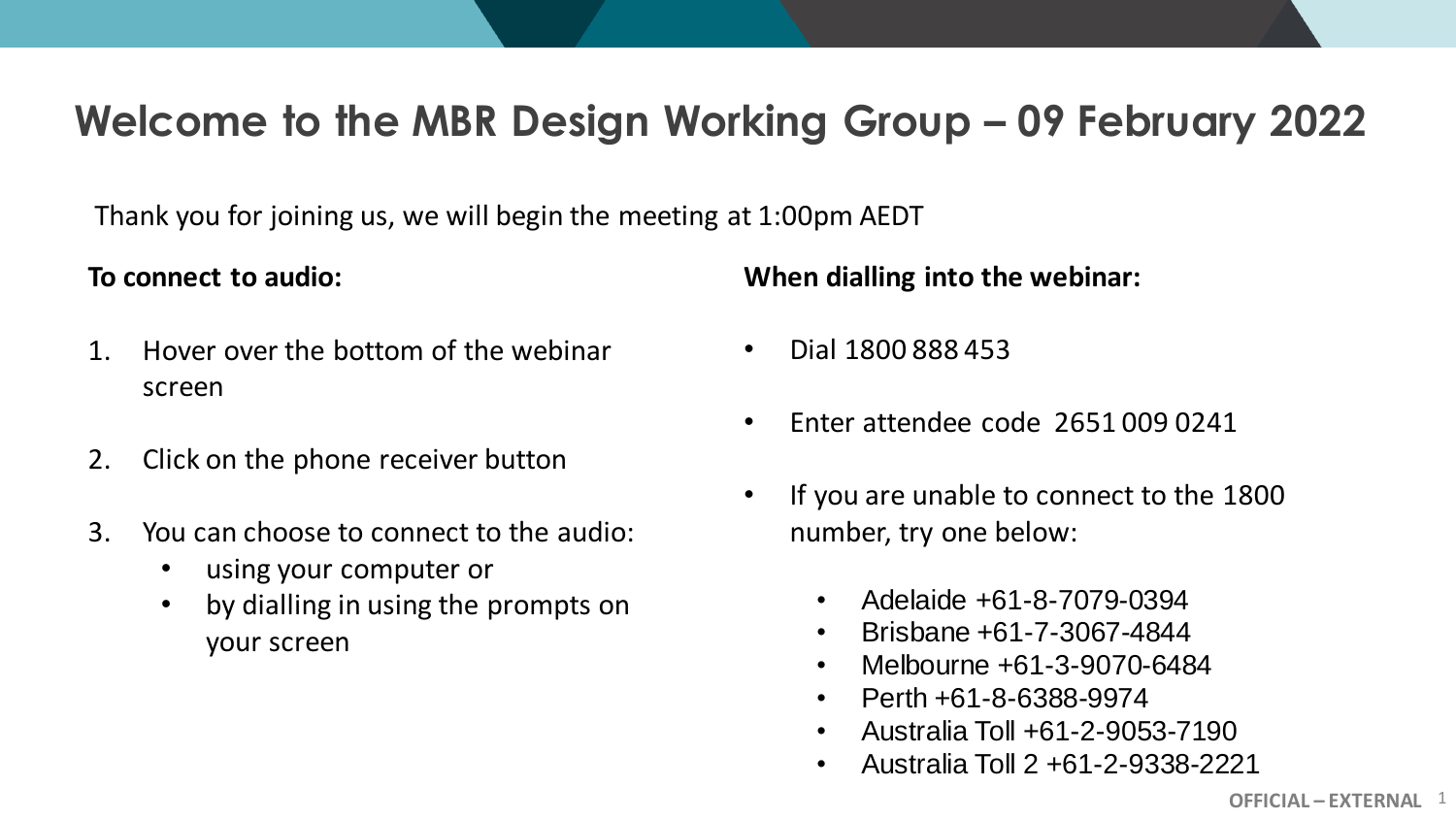## **MBR Design Working Group**

Wednesday 09 February 2022



**Australian Government Australian Taxation Office** 

**OFFICIAL – EXTERNAL**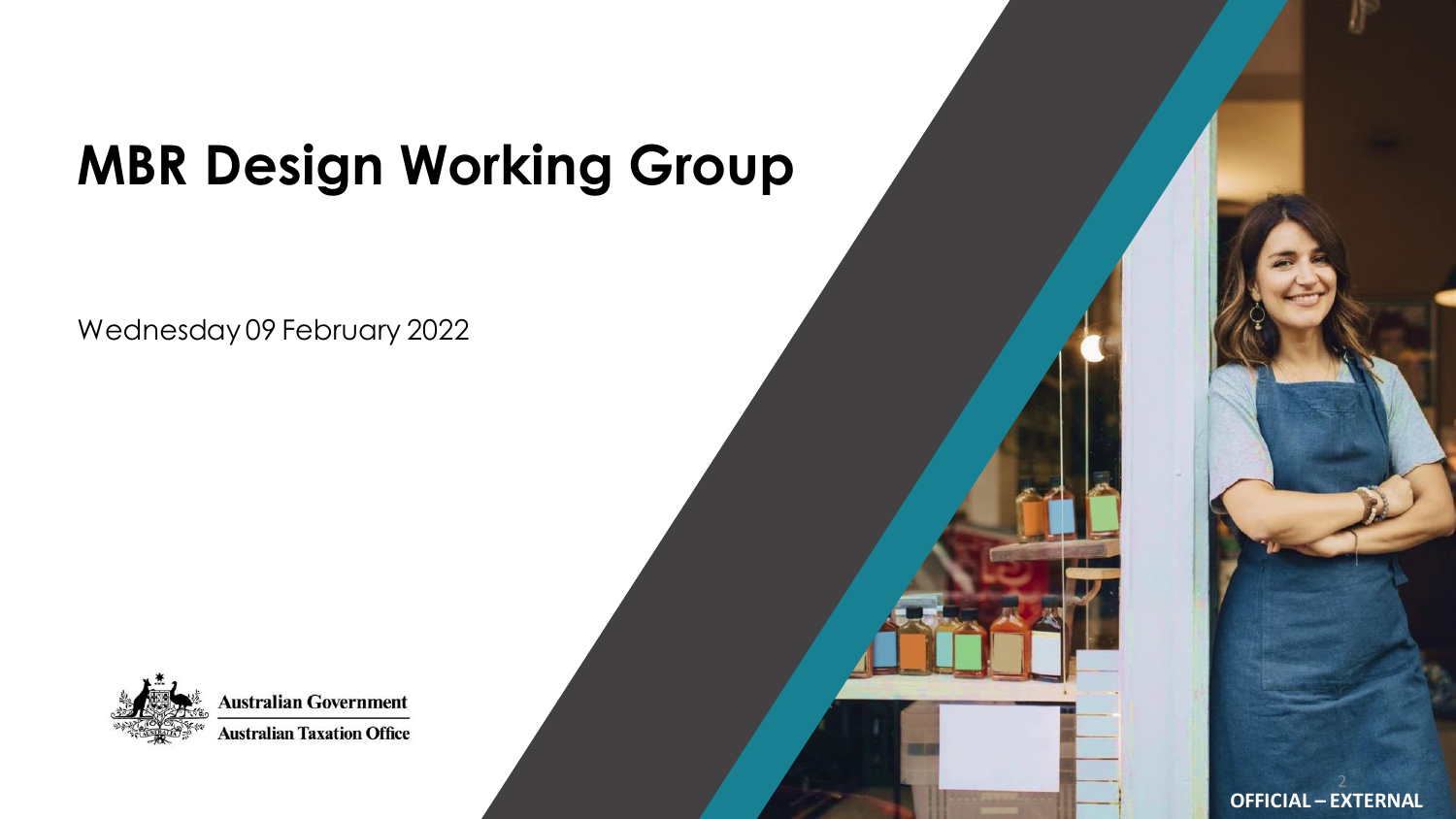### Open action items

| <b>Action item Status Who</b> |  | <b>Action</b>                                                        |
|-------------------------------|--|----------------------------------------------------------------------|
| <b>DWG-34</b><br>Open         |  | MBR Program Provide the DWG members with a long-term program roadmap |
|                               |  |                                                                      |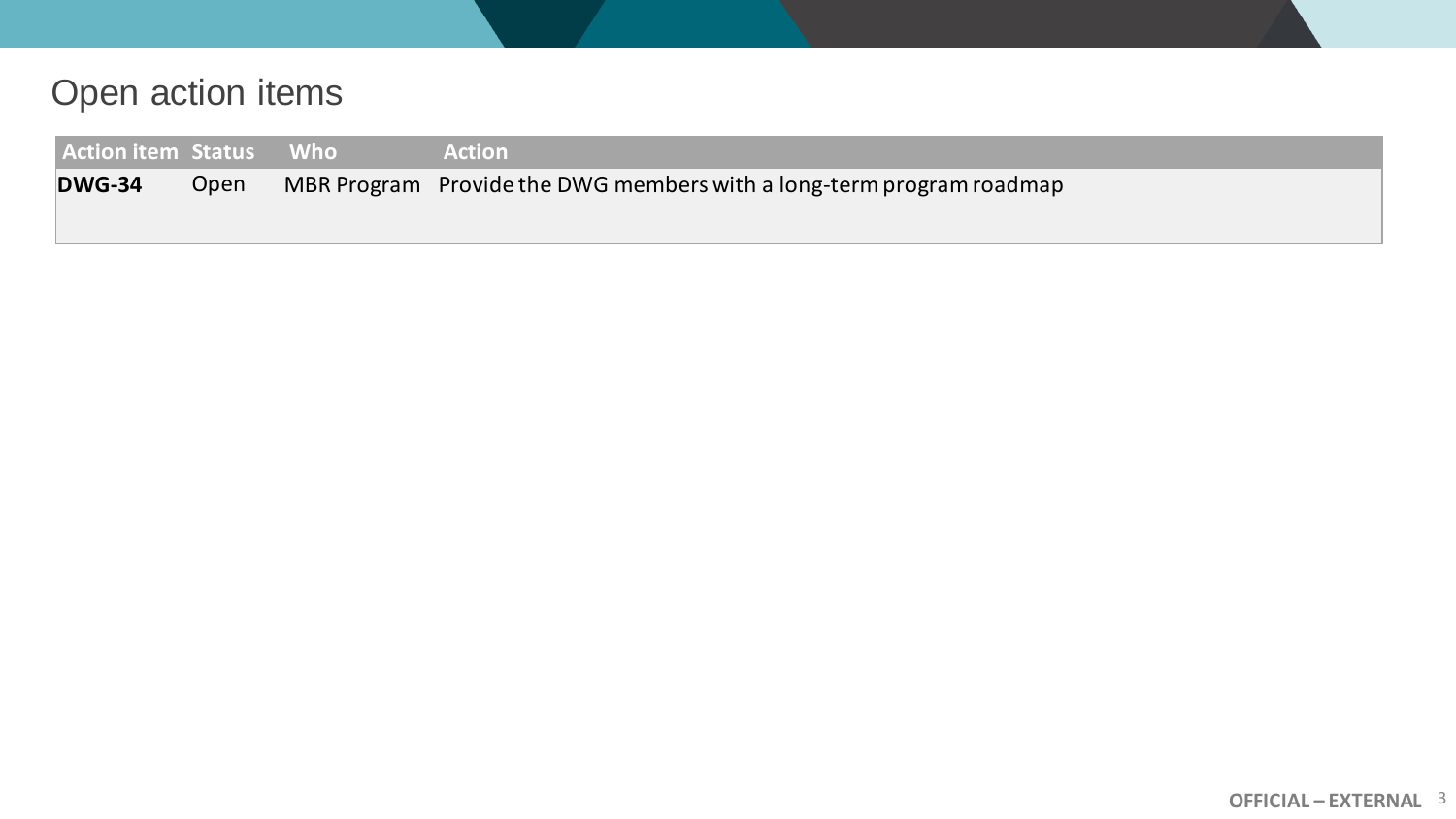## **Fees consultation paper**

Kate Penney Director - Treasury



**Australian Government Australian Taxation Office** 

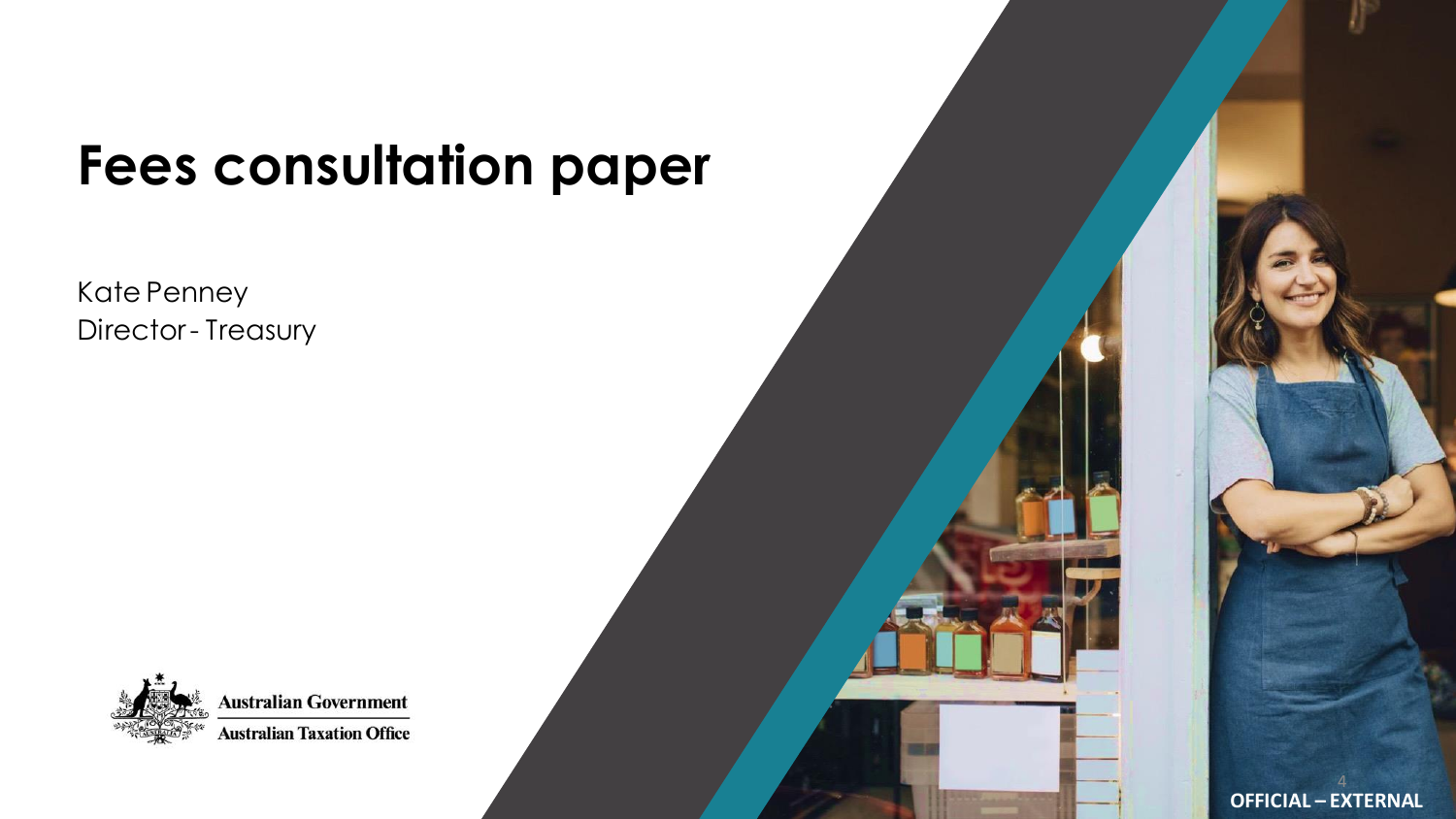## **Acting on Behalf of Individuals in the Register**

Doug Wickham – Design lead Strategic Program Design, ABRS



**Australian Government Australian Taxation Office** 

**OFFICIAL – EXTERNAL**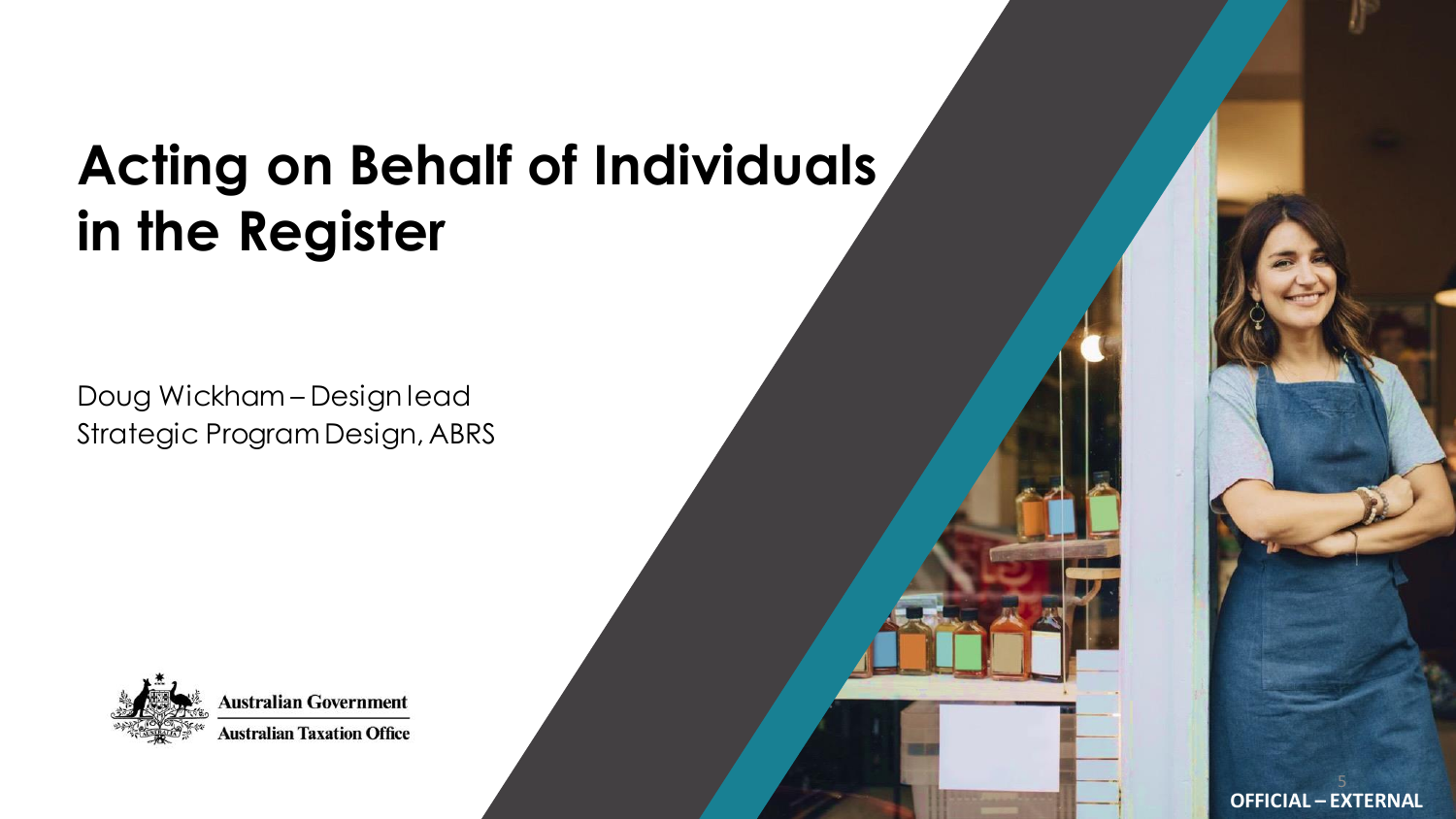### **Background**

*MBR program scope will enable ABRS agents to act on behalf of the company record (in line with how they do now).*

*BAG and DWG forum members requested the additional ability for –*

- *Agents to view, update and maintain an individual's information against their Individual Registry Record (IRR) which is where their director ID is stored. For example – updating a director's legal name.*
- *DSPs to offer as a wholesale service the ability to update and maintain an individual's information in their IRR.*
- IRR is an internal registry record which links an individual to their entitlements across the different registers. An *individuals' information is* **authenticated** prior to an IRR being created.
- Unlike the information about an individual on the Company register which is public, the information in the IRR is **private to the individual**.
- Ideally, the information in the IRR should be consistent across all registers the individual is associated with as the data is personal to the individual. However, complexity comes into the solution when determining who has **consent** (under the different registry laws) to **view and update an individuals IRR**? And, how should the information **cascade across registry records?** For example - The agent of one company cannot update the data of another company even if the director is the same, if they are not the agent of both companies.
- The Registrar can disclose information about the individual to the individual themselves or their agent, or where the individual has consented to the disclosure to another person. For disclosures to a person other than the individual or their agent the **Registrar would need to receive**  and record the consent before disclosing the information. Legally, it's up to the Registrar (defendant) to prove that a disclosure of registry information was authorised.
- Some director information that is **currently public** will become **partial or private in the future**. To achieve that end-state, it is important that we don't undermine this by making the information available in another way through risk of **phishing for information protected under the**  *Privacy Act*.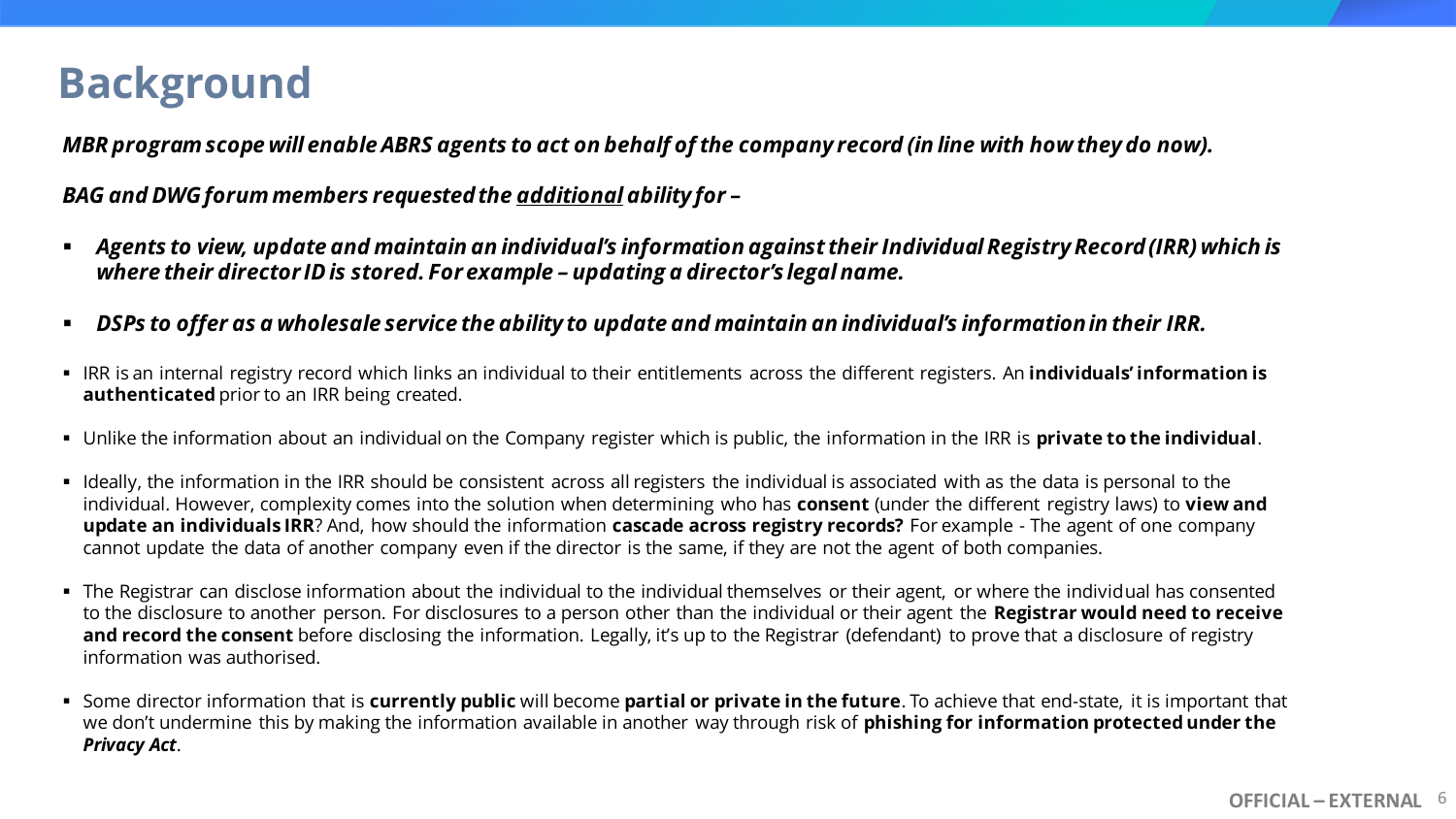### Individual Registry Record (IRR) to Agent Relationship in ABRS

The Individual Registry Record (IRR) is an internal registry record that will provide the Registrar with a single view of an individual across the ABRS registry platform. An individual's entitlements (eg: director ID) and entitlements (eg: ABN associate) are linked to this record. The record is linked to relevant registry records, (eg: Company record).

The record contains personal information that has been authenticated before the record is created.

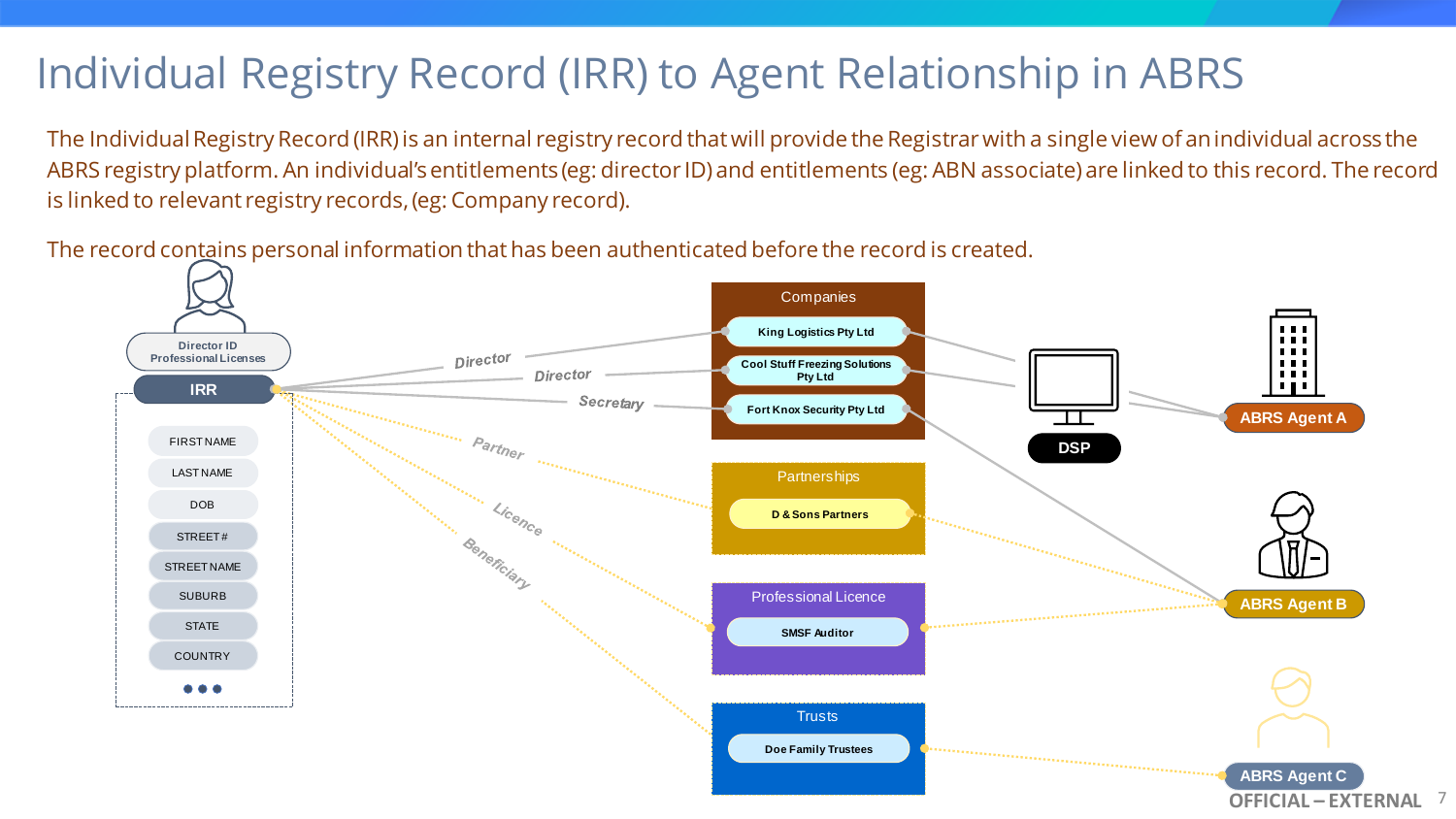### **Impact Assessment**

- 3<sup>rd</sup> parties updating an individual's internal ABRS registry record was not part of MBR's original scope.
- There is complexity in how consent is managed between the agent, individual and the registrar to ensure a individual's privacy is maintained and the registrar does not disclose information unlawfully.
- There is complexity in determining the appropriate business rules to support the individual's needs and ensuring integrity in the register, eg: will an individual require one agent or many agents to have access to their IRR, and how does the registrar ensure updates from different agents do not conflict with each other?
- There is complexity in the business rules to determine how an update of an individual's information can be cascaded throughout the registry especially if an agent is not the agent of all the companies a director is a director of.

### **Outcome**

- The MBR program agrees to extend services to allow agents and DSP to act on behalf of an individual's record in the registry.
- The 'Act on behalf of an Individual's Registry Record' will need to be scheduled into MBR's scope and Road Map.
- Business rules need to be co-designed with agents, individual's and DSP as they need to be inclusive of all the registers an individual is associated with.
- The impact of scope change for this enhancement is significant and implementation will be post September 2023.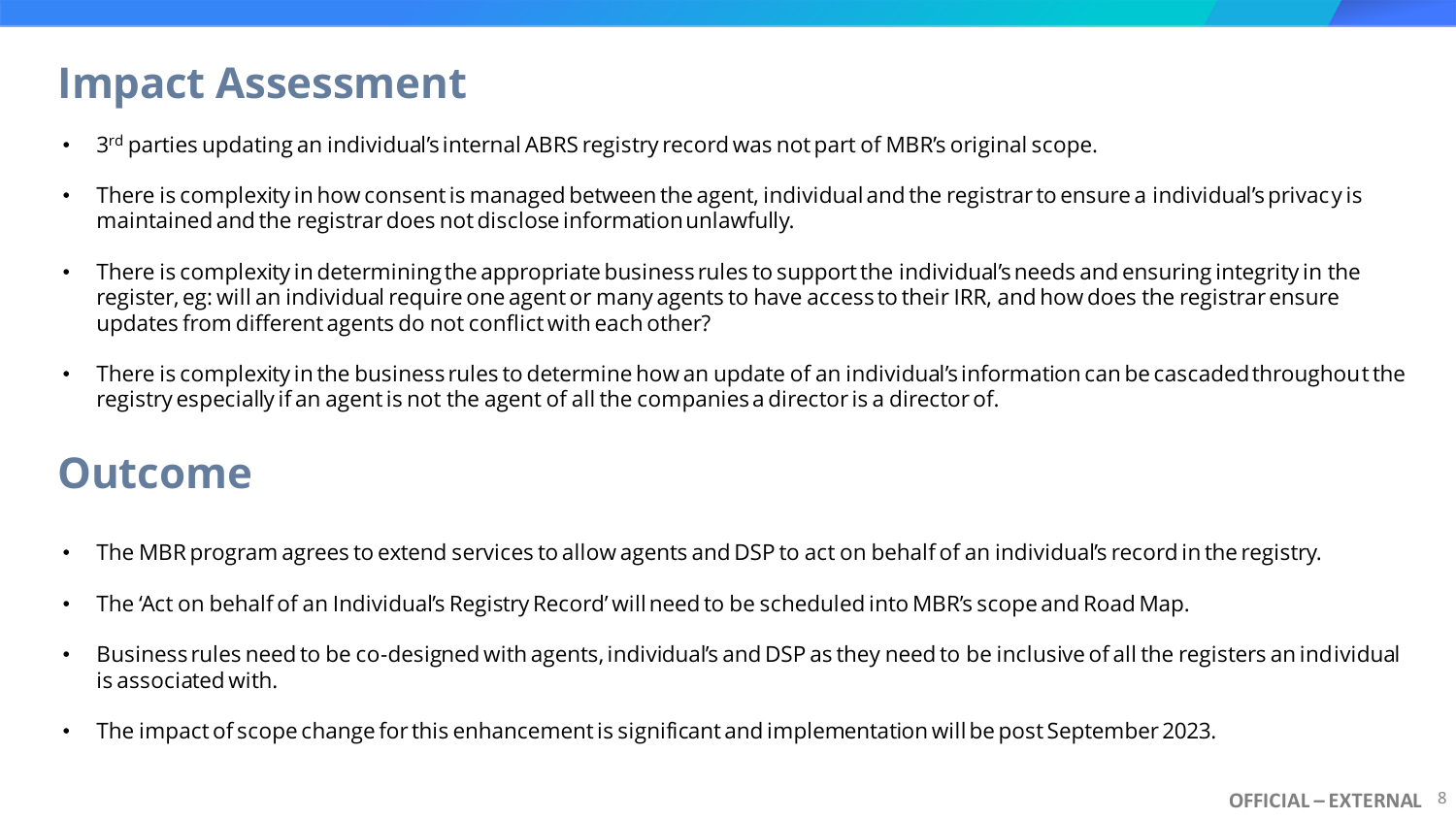### **Current Registry and ASIC forms to services**

Tim Matthews – Companies product manager, ABRS Eleanor Beer – Intermediaries experience, ABRS



**Australian Government Australian Taxation Office** 

> **OFFICIAL – EXTERNAL**  9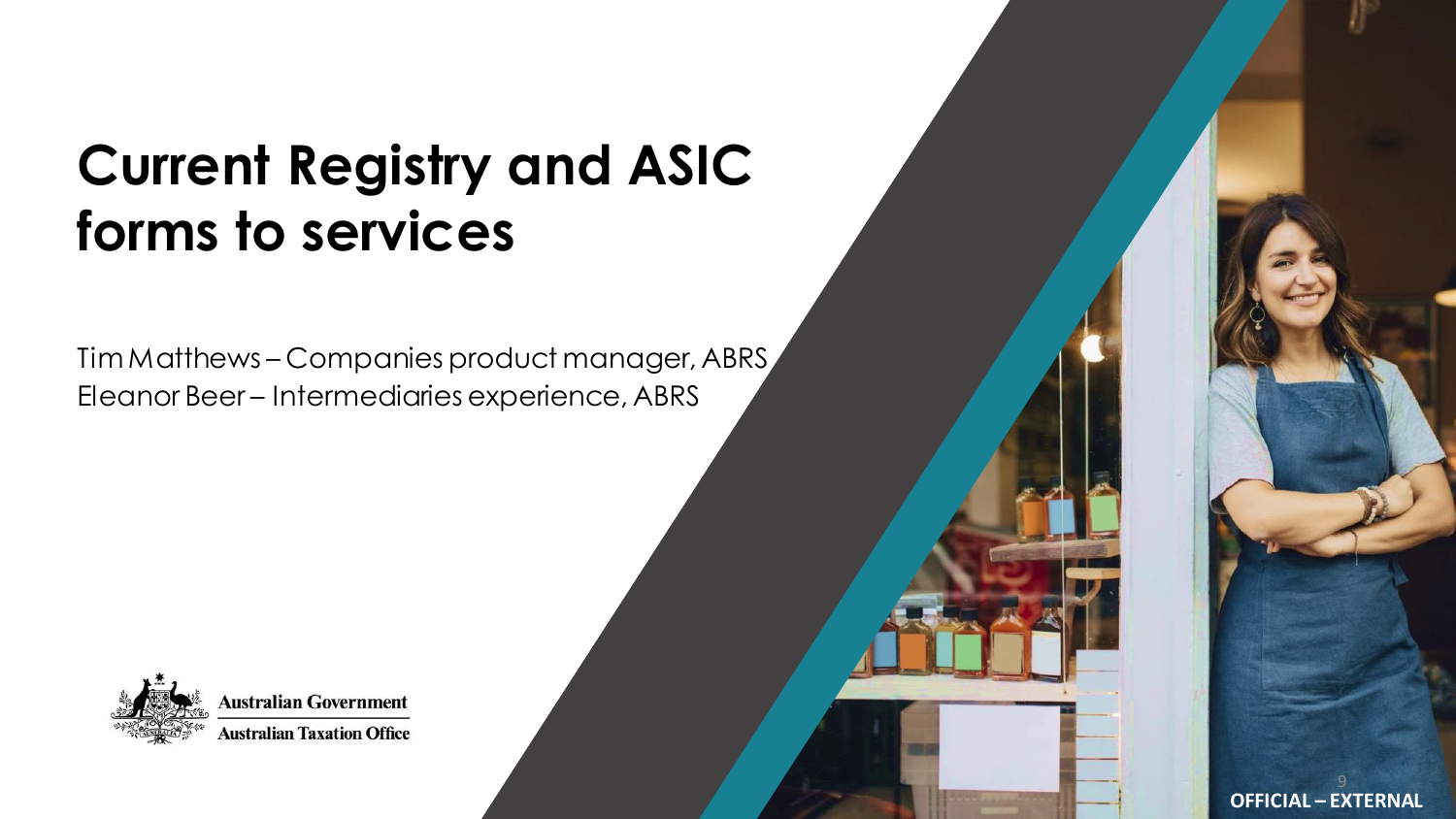# Background

Modernising Business Registers – Companies release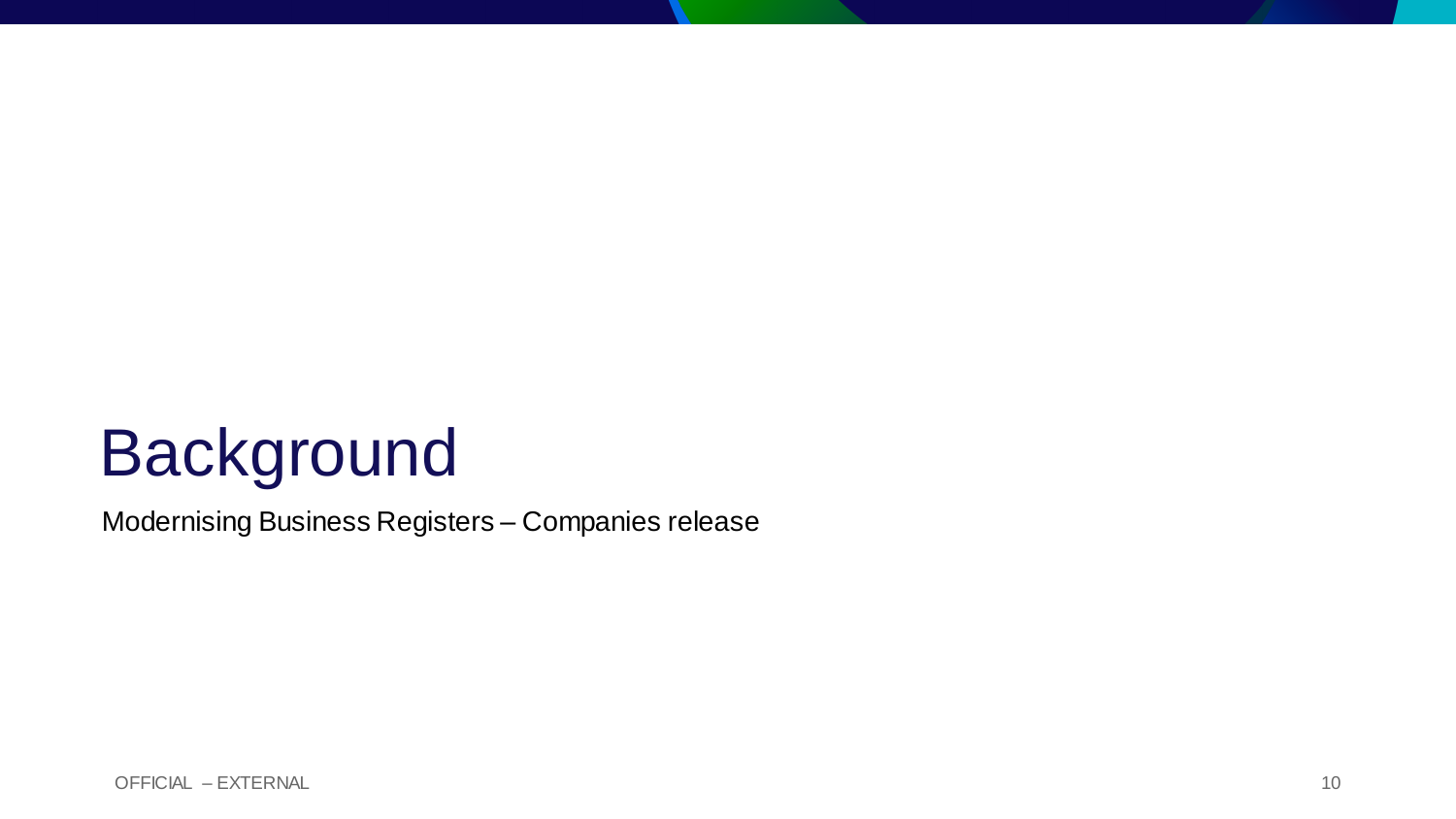## Companies release

The next milestone for Australian Business Registry Services (ABRS) is transitioning 4 company registers from ASIC and associated company ABN registration details from the ABR to ABRS online.

The ASIC registers that will transition are:

- Australian Public companies
- Australian Private companies
- Registrable Australian Bodies
- Foreign companies

Where these ASIC registers have an Australian business number (ABN), details from the Australian Business Register (ABR) will also move to ABRS.



The design and build of a new modern register is currently underway and is scheduled for **September 2023**.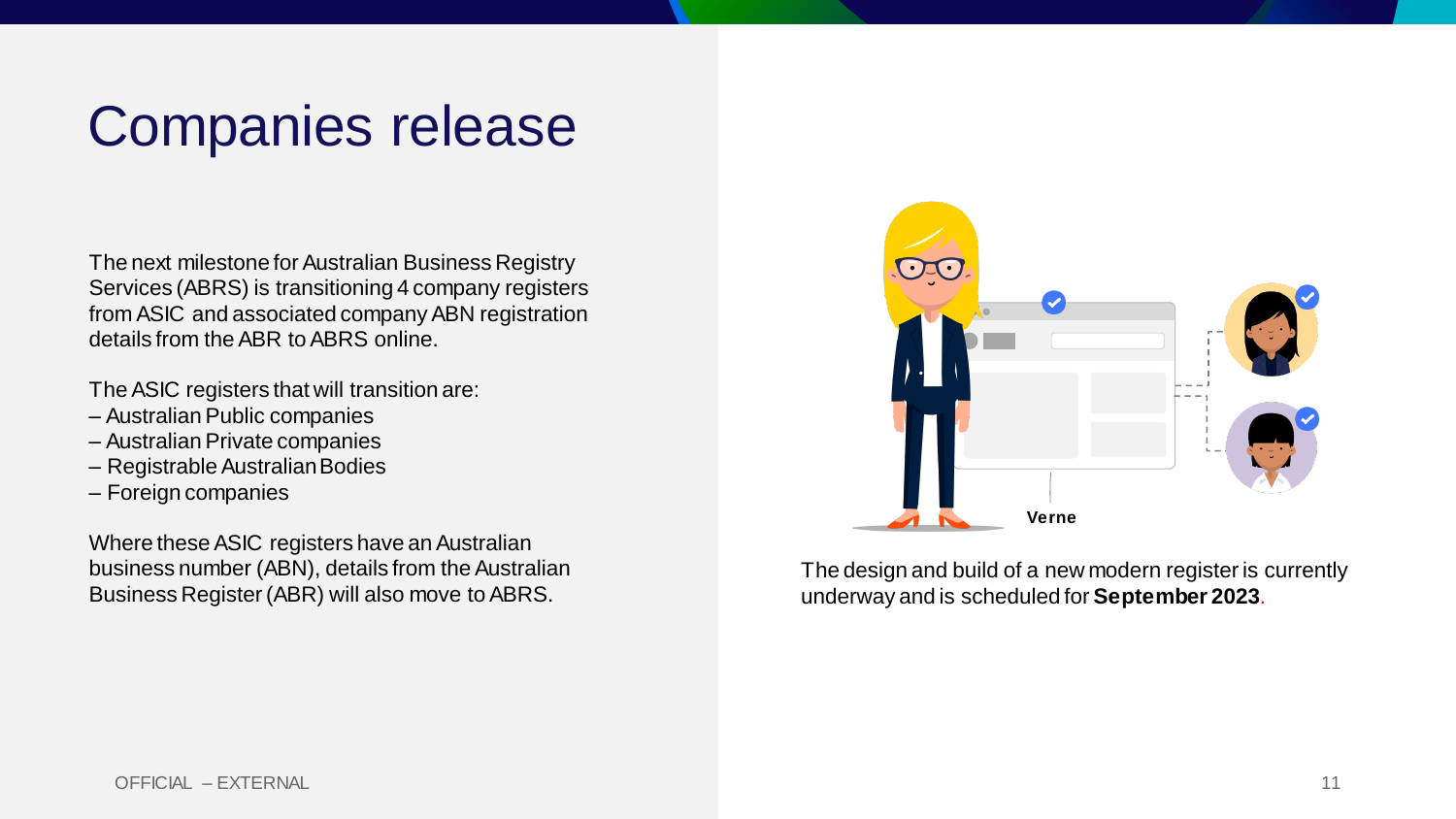### Companies Release

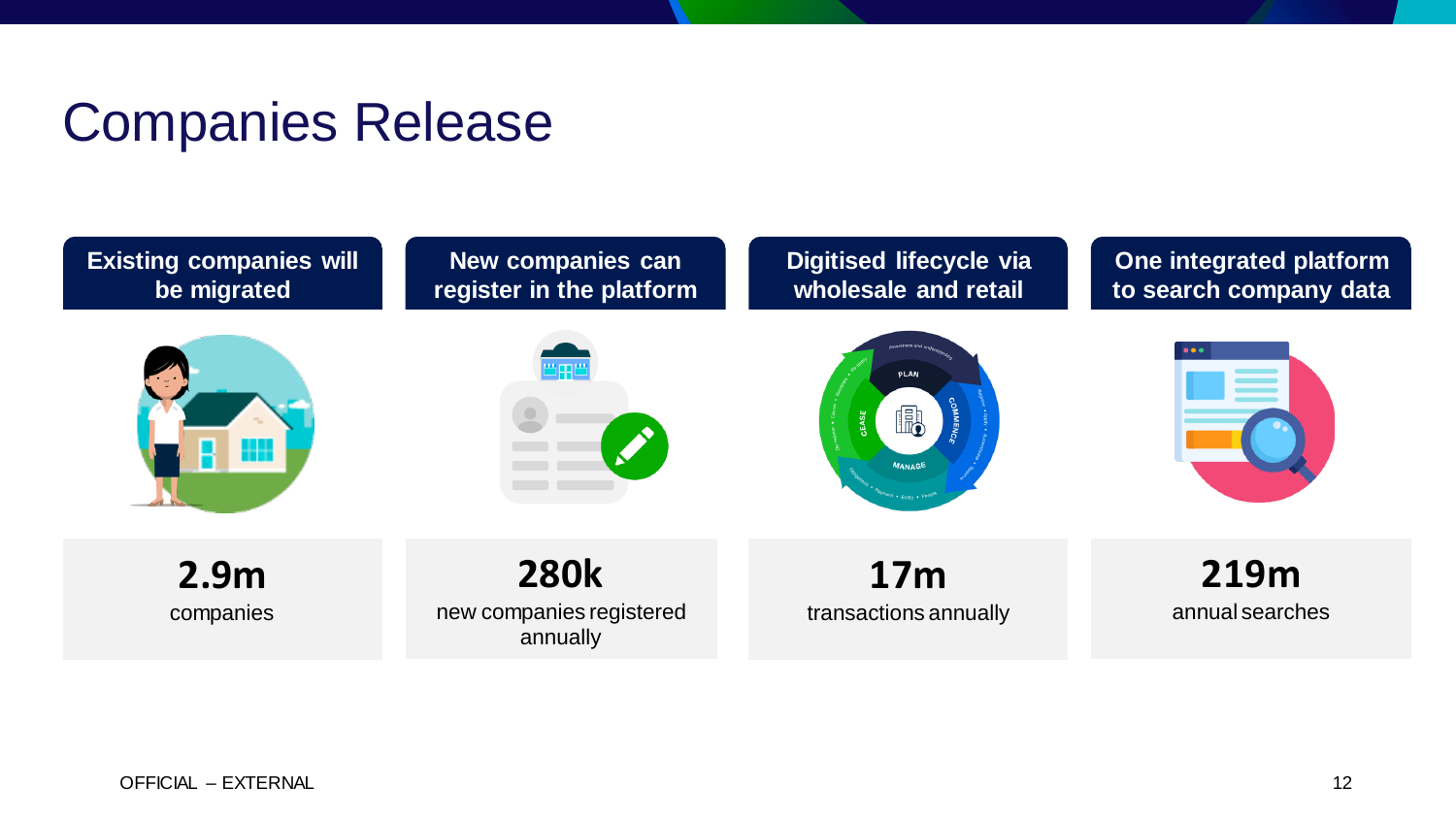## ABRS lifecycle: Companies touchpoints

The following companies touchpoints across the ABRS lifecycle that will be included

| Plan                         | <b>Commence</b>                  |                                                                   |                                                            | Manage                                                     |                                   |                                                  | <b>Cease</b>                  |                                                 | <b>Anytime</b>            |                      |
|------------------------------|----------------------------------|-------------------------------------------------------------------|------------------------------------------------------------|------------------------------------------------------------|-----------------------------------|--------------------------------------------------|-------------------------------|-------------------------------------------------|---------------------------|----------------------|
| Aw areness                   | Register                         | Company                                                           | People                                                     | Obligations                                                | Payment                           | Close                                            | Reinstate                     | Search                                          | Data                      | Support              |
| Decide to start<br>a company | <b>Authenticate</b>              | <b>Update</b><br>company details                                  | Update<br>person details                                   | <b>Annual review</b><br>and financial<br><b>statements</b> | Pay<br>outstanding<br>debts       | <b>Deregister</b><br>a company                   | <b>Reinstate</b><br>a company | Search for a<br>company/<br>person/<br>document | Request a data<br>extract | Lodge a<br>complaint |
| Get advice                   | <b>Apply for</b><br>director ID  | Change<br>entity type                                             | <b>Suppress</b><br>details                                 | <b>View reporting</b><br>obligations                       | Make a payment                    | <b>Cancel an ABN</b>                             | <b>Reinstate</b><br>an ABN    | <b>Bulk data</b><br>extract                     | <b>Fees</b>               | Make an<br>enquiry   |
|                              | Register<br>company              | Manage<br>shareholdings                                           | <b>Manage</b><br><b>officeholders</b>                      | Notify the<br>register                                     | Request a fee<br>waiver or refund | Cancel a<br>business name<br>and company<br>name | Reinstate a<br>business name  | <b>Alerts and</b><br>subscriptions              | Awareness and under       |                      |
|                              | <b>Apply for</b><br>an ABN       | <b>Manage</b><br>business &<br>company name<br><b>reservation</b> | <b>Manage</b><br>authorised<br>contacts                    | <b>Correct</b><br>the register                             |                                   | Cancel a tax role                                | <b>Restore tax role</b>       |                                                 | PLAN                      |                      |
|                              | <b>Reserve a</b><br>company name | <b>Manage external</b><br><b>Administration</b>                   | <b>Manage</b><br><b>Intermediary</b><br><b>Appointment</b> |                                                            |                                   |                                                  |                               | ്                                               | E)<br><b>CEASE</b>        | <b>OMMENCE</b>       |
|                              | Apply for a<br>business name     |                                                                   | <b>Link director ID</b><br>or company                      |                                                            |                                   |                                                  |                               |                                                 | <b>MANAGE</b>             |                      |
|                              | Apply for<br>tax roles           |                                                                   |                                                            |                                                            |                                   |                                                  |                               |                                                 | Payment . Entity . People |                      |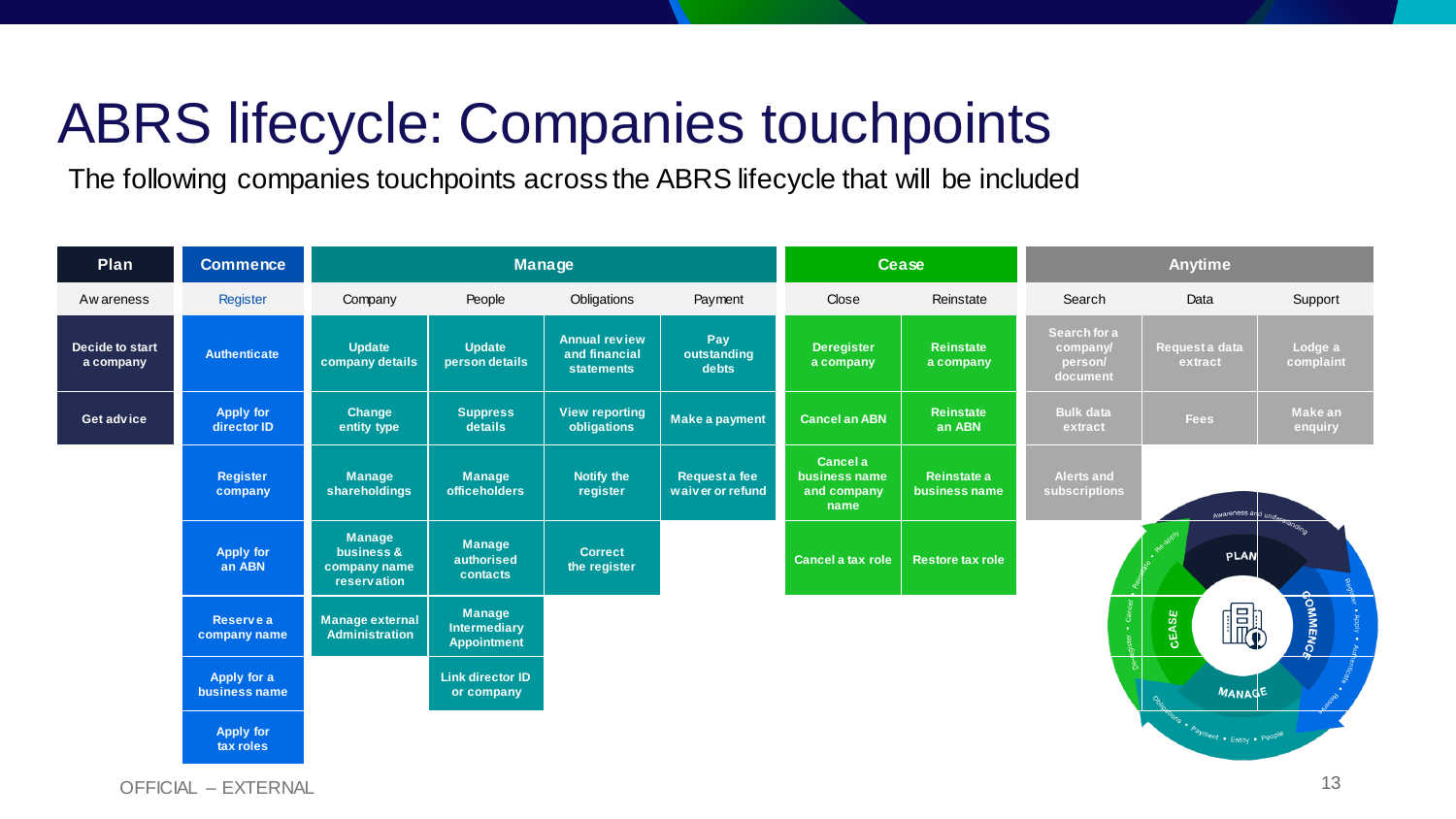## Commercial-off-theshelf registry solution

The MBR program will be using Verne as the main registry platform (Foster Moore's commercial -off -the -shelf registry solution) to deliver the new ABRS.

Verne provides a browser -based solution that can be used by both members of the public performing online transactions and by registry staff responsible for the management and operation of the register. APIs will enable digital service providers to integrate ABRS into their products.

#### **Benefits**

- Services are light weight and consistent across both APIs and User Interface (UI) layer
- Avoids complex config and potential customisation to combine forms Reduces work effort as the form is only designed and developed
- once and shared across UI and API
- Enforces consistency between channels

As a result of using a commercial-off-the shelf solution, the MBR program will need to operate within the existing capabilities of the Verne platform .

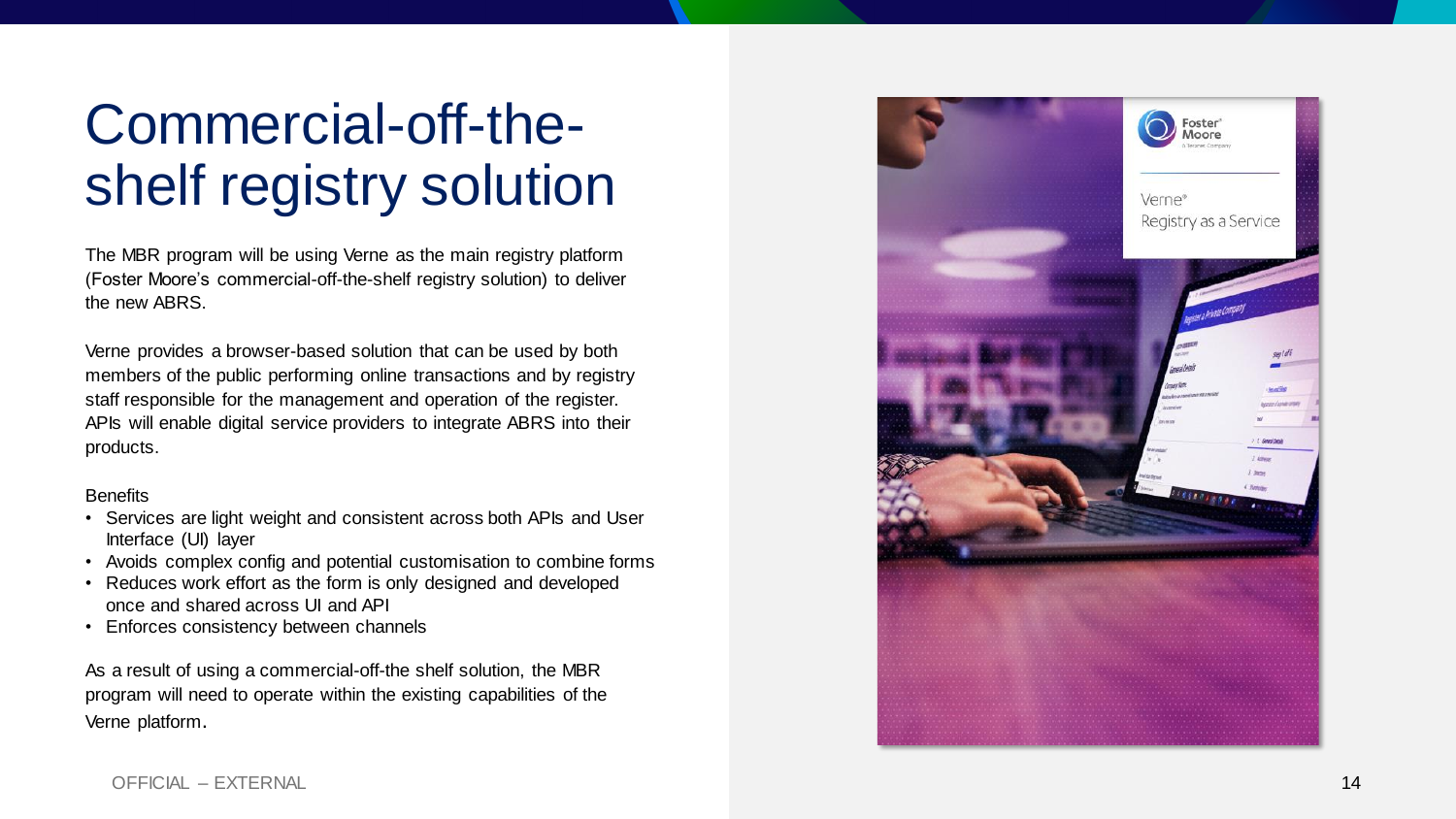# Current Registry and ASIC forms to services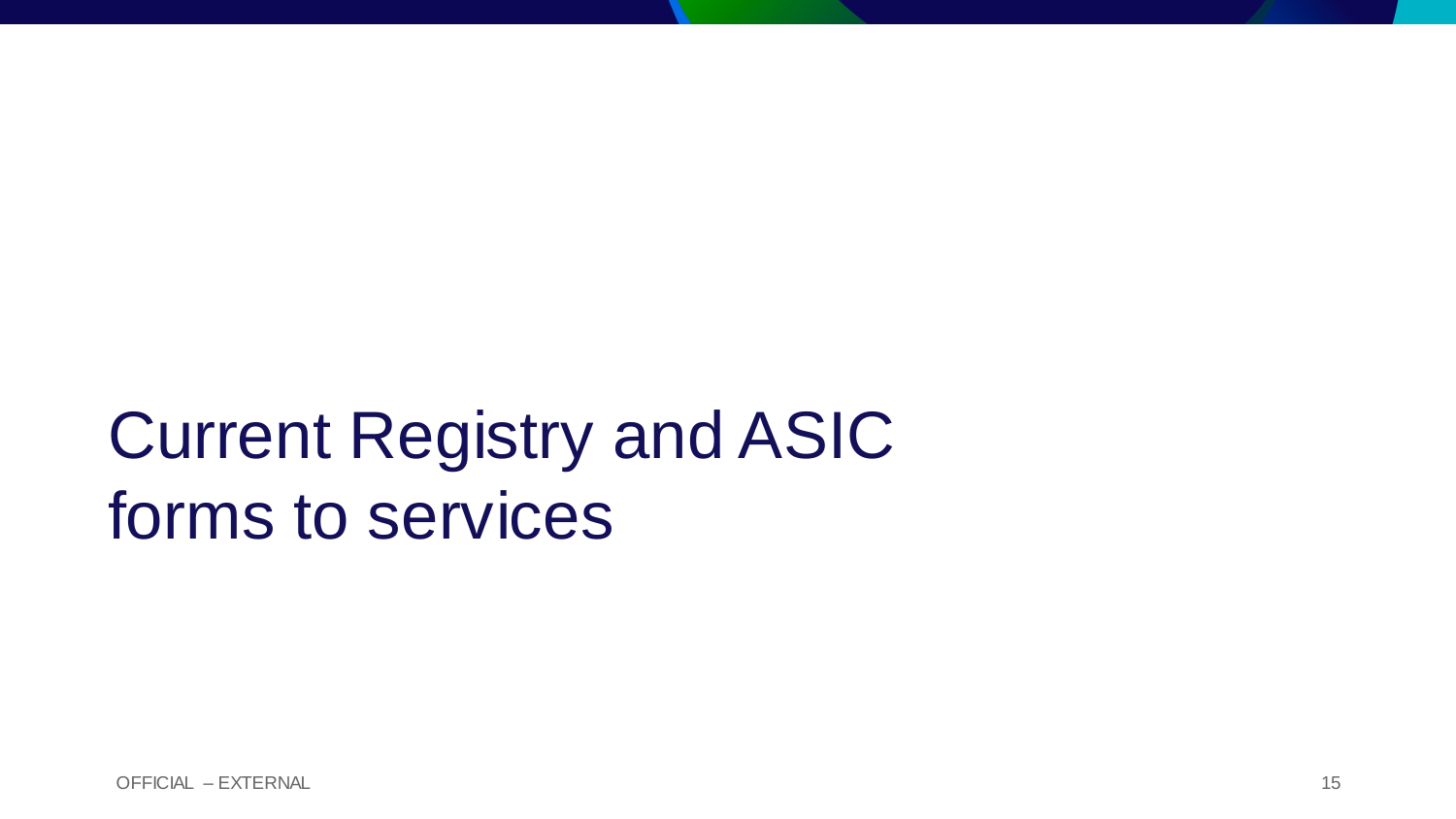### Forms in scope for MBR



**Approximately 556 ASIC (registry) forms are in scope for ABRS:** 

• Main forms also contains sub forms with different data collection and fees

**406 forms will continue to be supported by ASIC regulatory portal**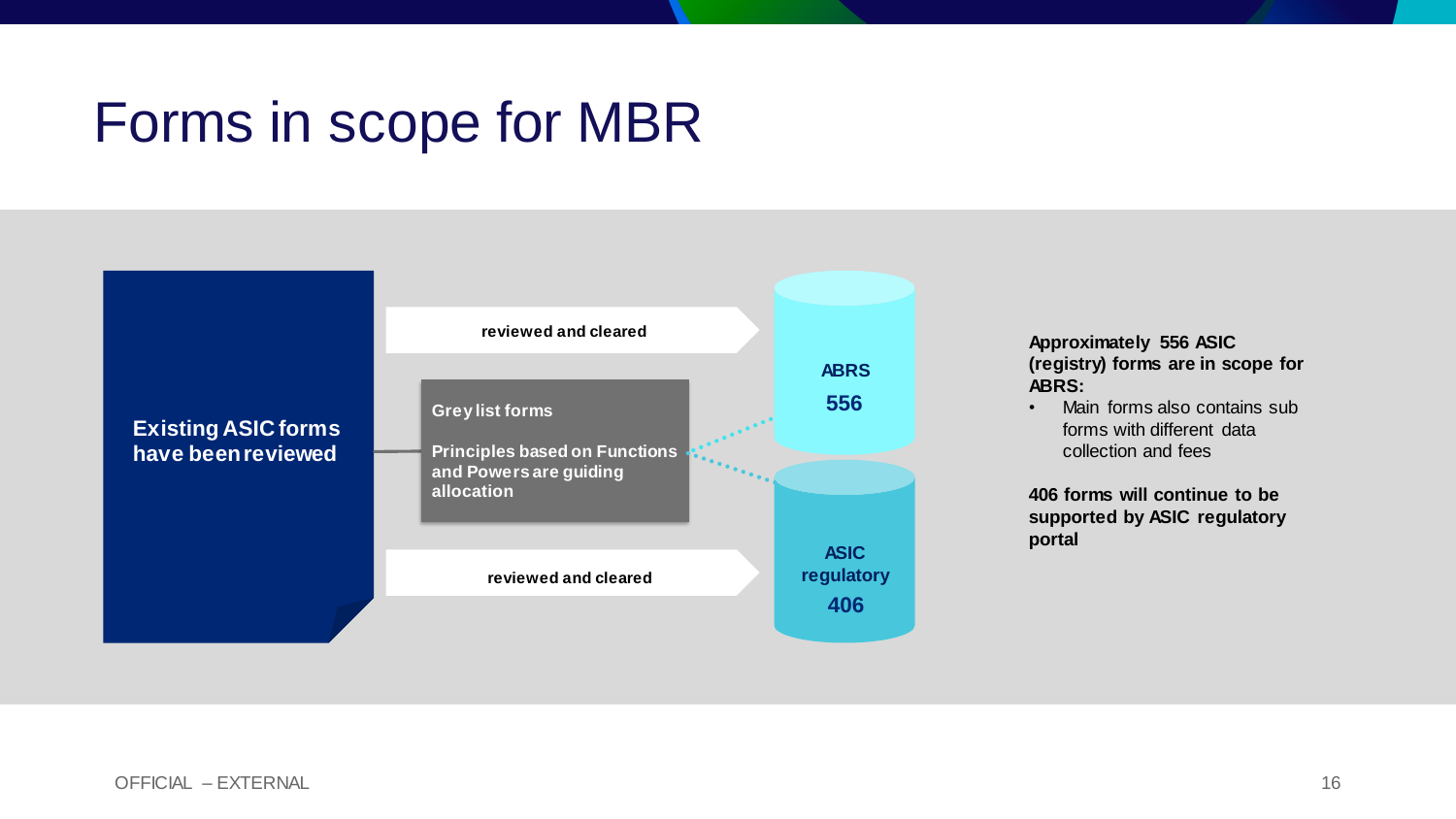# Forms to services INDICATIVE VIEW ONLY

We are in the process of reviewing and transitioning current ABR and ASIC registry forms into Verne business services and/or wholesale APIs.

|                                |                                                | Register ( Maintain $\{ \bigcirc \}$ Close     | 10               | Anytime          |  |
|--------------------------------|------------------------------------------------|------------------------------------------------|------------------|------------------|--|
| <b>Current registry forms</b>  | 18                                             | 334                                            | 20               | 318              |  |
| <b>Verne Business Services</b> | $\sim$ 17                                      | $\sim 60$                                      | $\sim$ 20        | To be determined |  |
| <b>Wholesale APIs</b>          | 10 (see progress update<br>for further detail) | 13 (see progress update<br>for further detail) | To be determined | To be determined |  |
| <b>Current status</b>          | Design                                         | Consultation                                   | Early concept    | Early concept    |  |

**Subject to change during consultation and design** 

**There is not a direct 1 to 1 conversion from a current registry form to a Verne business service and/or API.**

**Numbers may change as forms and services are being reviewed and analysed.**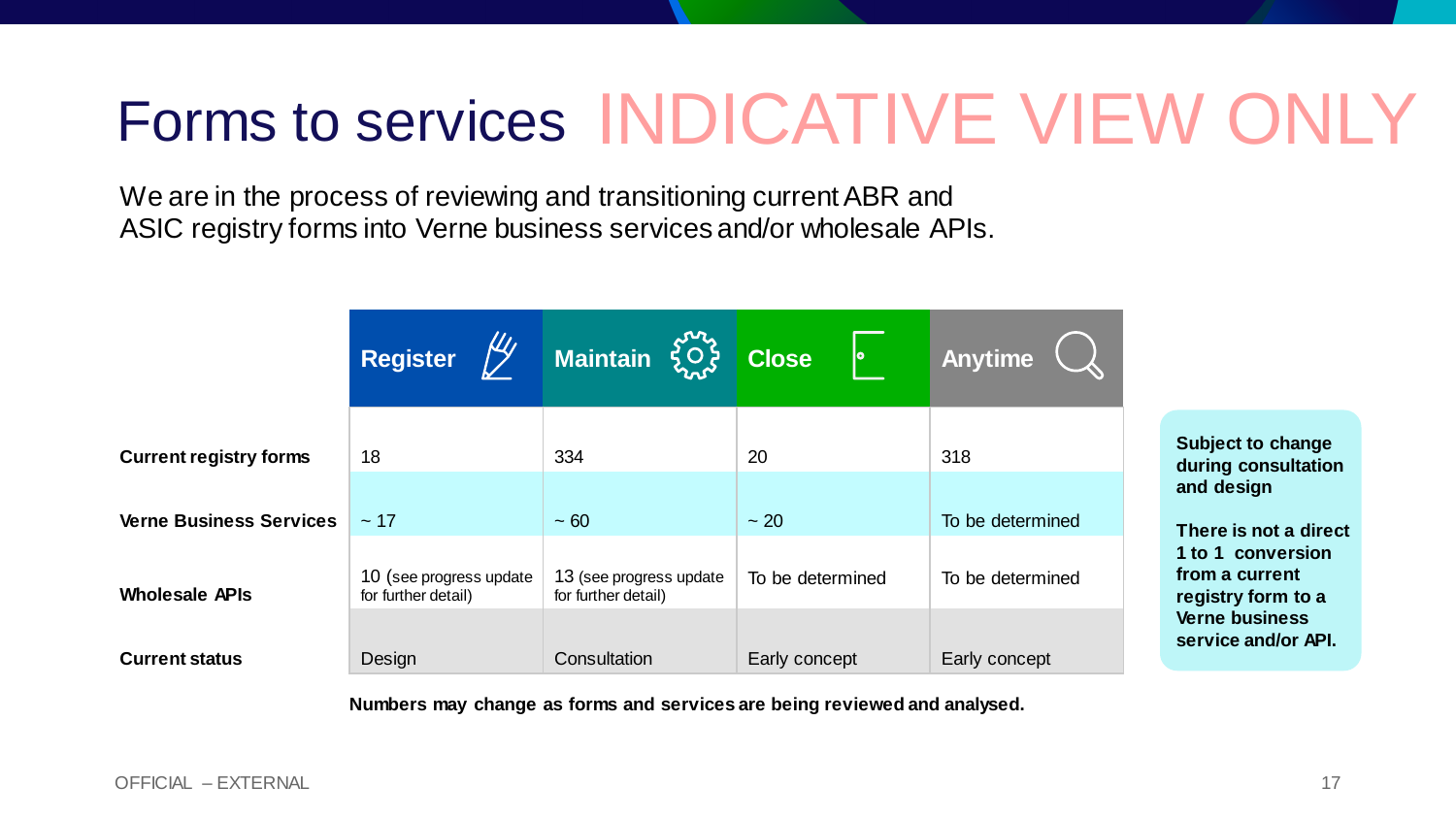### Example register lifecycle

#### **ASIC registry forms**

 Application for registration as an Australian company Application for registration of a body corporate as a company Notification of details of shares issued other than for cash **218 Constitution- Div 1 coy**  Evidence of eligibility - Part 5B.1 - Registration of Body Corporate as a Company Application for registration as a registrable Australian body Application for registration as a foreign company Verification of copy of document authorising on behalf of a foreign company, execution of a document appointing a local agent(includes subforms 403A ) Application for reservation of a name, cancel & extend Copy Cert of Incorp - Registrable Australian Body Certified copy of constitution Registrable Australian Body Certified Copy Cert of Incorporation or Registration - Foreign company Cert copy constitution (foreign co) Memorandum re powers of resident dirs Memorandum of appointment of local agent Application for ministerial consent to a name (includes subforms 428A & 428B) Instrument of consent to name

**207Z** Certificate of compliance with stamp duty law

### **Verne Business Service 18 17 10**

**VBS0001** Reserve a company name **VBS0003** Register a Registered Agent **VBS0004** Apply for a Business Name **VBS0005** Apply for an ABN **VBS0007** Apply for TFN **VBS0293** Register a private company **VBS0294** Register a public company **VBS0295** Combined Company Registration **VBS0297** Register a foreign company **VBS0298** Register a registrable Australian body **VBS0299** Apply for Ministerial Consent **VBS0300** Register a body corporate as a private company (no ARBN) **VBS0301** Register a body corporate as a public company (no ARBN) **VBS0302** Register a body corporate as a private company (with ARBN) **VBS0303** Register a body corporate as a public company (with ARBN) **VBS0304** Register a Liquidator/Auditor using the Verne organization account structure

**VBS0307** Combined Company Registration (Existing Company)



### **Wholesale API**

Apply for Company Name Reservation Apply for Company Name Reservation Extension Apply for a Business Name Apply for an Australian Business Number Apply for a Tax File Number Apply for an Australian Proprietary Company Apply for an Australian Public Company Apply for Combined Registration for a New Company Check Name Availability Supporting Service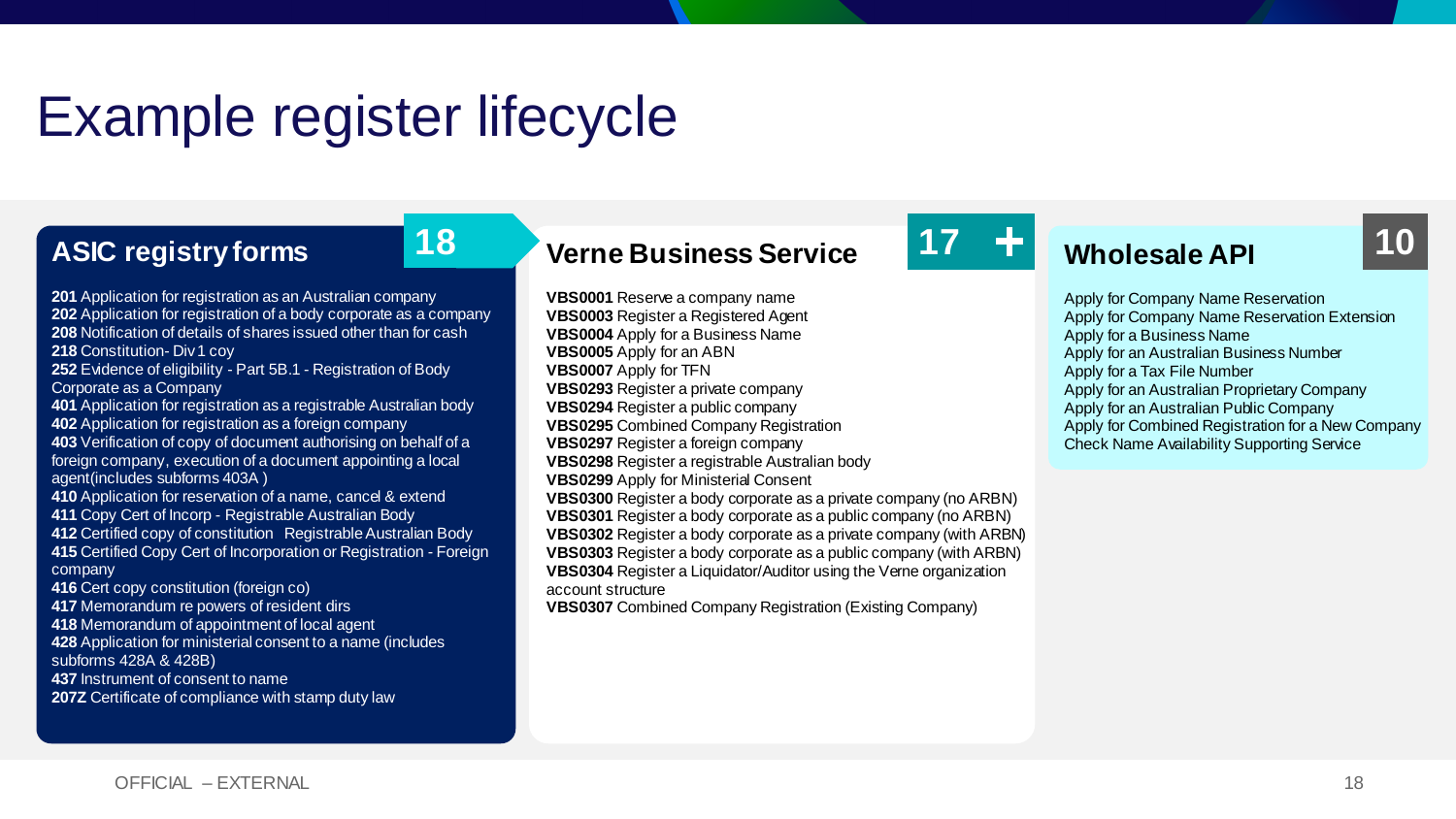## Single form to multiple service

The MBR program will implement a large number of individual forms rather than combining forms into complex multi-function forms

#### **Maintain**

| <b>Form</b> | 484 Change to company<br>details form | <b>Verne</b><br>business<br>services | VBS0032 Maintain Ultimate Holding Company<br>VBS0033 Maintain Company Addresses<br><b>VBS0034 Maintain Director Details</b><br>VBS0035 Maintain Alternate Director Details<br><b>VBS0036 Maintain Secretary Details</b> | Approximately<br>7 wholesale<br><b>APIS</b> |
|-------------|---------------------------------------|--------------------------------------|-------------------------------------------------------------------------------------------------------------------------------------------------------------------------------------------------------------------------|---------------------------------------------|
|             |                                       |                                      | <b>VBS0037 Maintain Shareholders</b><br><b>VBS0038 Maintain Share Allocations</b>                                                                                                                                       |                                             |

**\*Subject to change** 

**\* Forms and services are still being reviewed, added, and removed**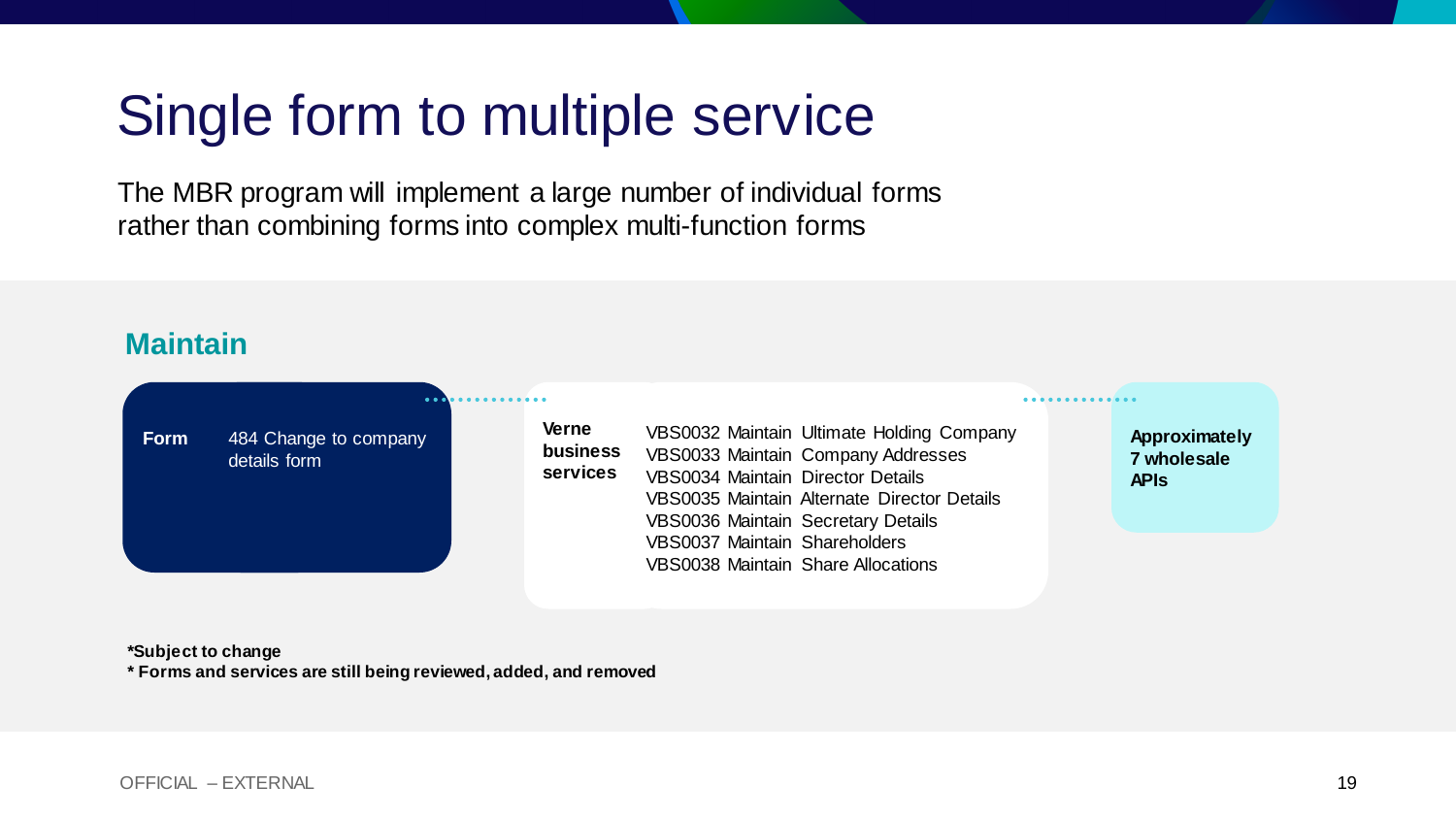### Companies roadmap – high level update

| Project    | <b>ATO Initiative</b>                                                                                                                                                                                      | <b>Status</b> | <b>Update</b>                                                                                                                                                                        | <b>Related</b><br>consultation<br>groups | Wholesale<br>solution status | <b>Retail solution</b><br>status |
|------------|------------------------------------------------------------------------------------------------------------------------------------------------------------------------------------------------------------|---------------|--------------------------------------------------------------------------------------------------------------------------------------------------------------------------------------|------------------------------------------|------------------------------|----------------------------------|
|            | <b>Company register APIs</b><br><b>Services that enable Company</b><br>registration, Company maintenance (eg<br>Change of address), Company closure<br>and Search (anytime)                                | L             | ATO continues to work with industry<br>to focus on key topics as part of<br>smaller working groups in the coming<br>months.                                                          | <b>MBR Design Working</b><br>Group       | Consultation                 | September 2023                   |
| <b>MBR</b> | <b>Business Inbox</b><br>Capability for businesses that will allow<br>notifications, an inbox and a secure way<br>for businesses to access and view<br>additional information within the sending<br>agency | T,            | Early discovery is ongoing. The<br>concept has been introduced to the<br>MBR Design Working Group. A co-<br>design group will be established with<br>digital service providers soon. | <b>MBR Design Working</b><br>Group       | Consultation                 | by September 2023                |

Early concept Consultation Consultation Design Build underway Delivered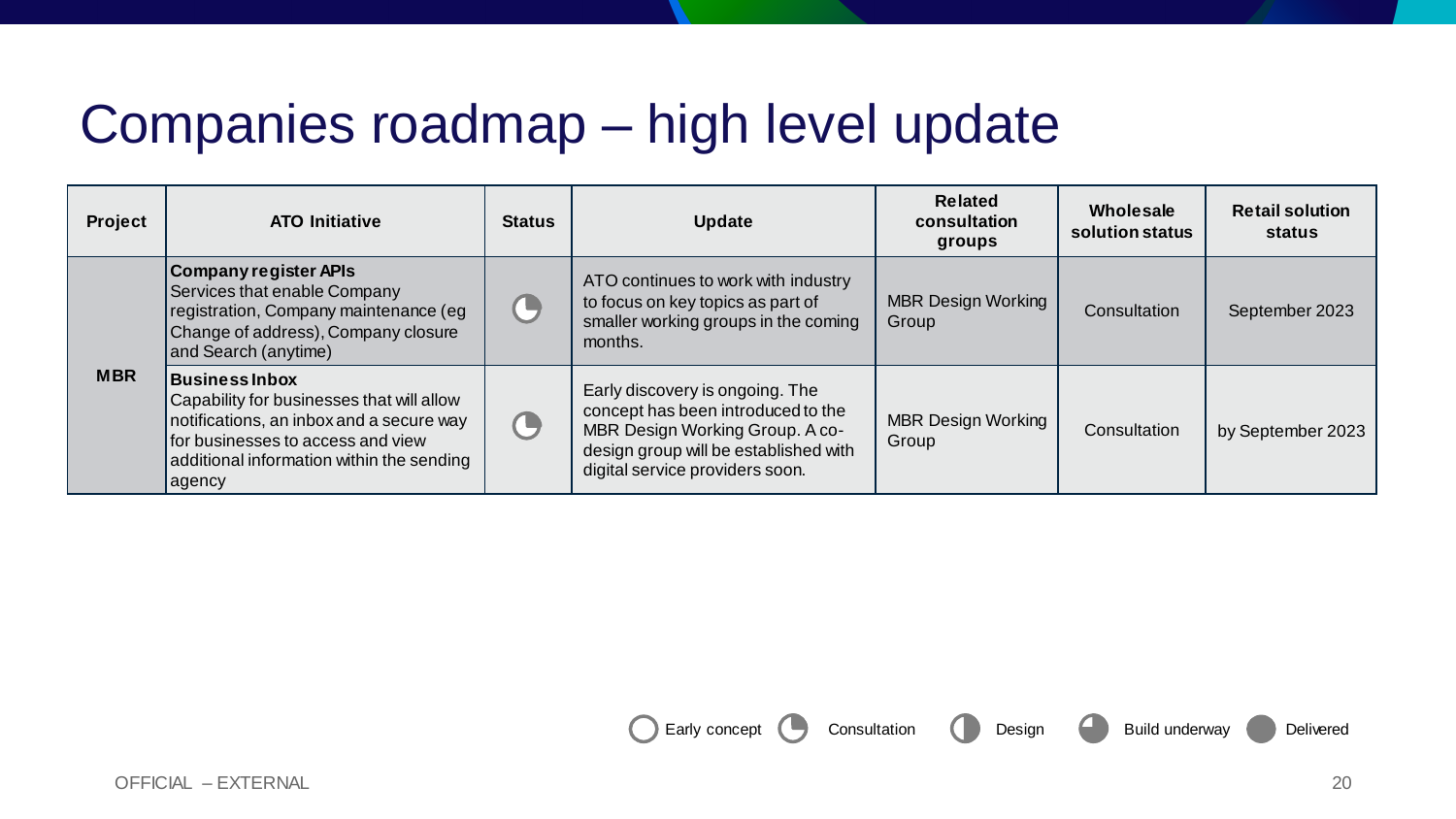### Company register APIs - progress update

- At the 25 November DWG, a summary of API work to date was presented. Since then:
	- Register APIs have progressed from consultation into the design phase.
	- An initial list of maintain APIs have been confirmed to date.

Further information about the API work underway is reflected on the following slides.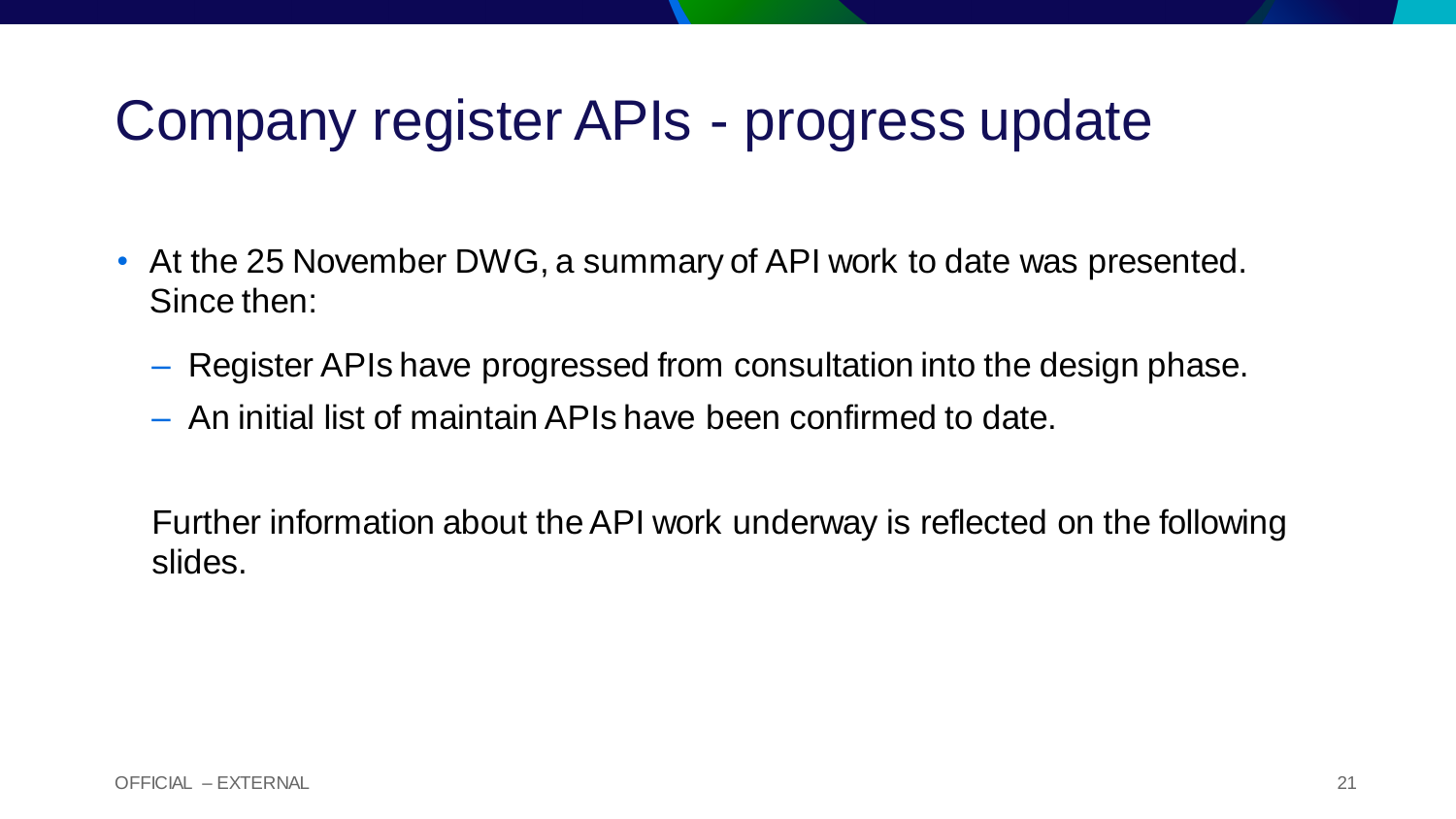## Company register APIs (REGISTER)

| <b>Lifecycle</b> | <b>API</b>                                                 | <b>Status</b> | <b>Description</b>                                                                                              |
|------------------|------------------------------------------------------------|---------------|-----------------------------------------------------------------------------------------------------------------|
| Register         | Apply for an Australian Public Company                     |               | Application to register an Australian Public Company                                                            |
| Register         | Apply for an Australian Proprietary Company                |               | Application to register an Australian Proprietary Company                                                       |
| Register         | Apply for Company Name Reservation                         |               | Application to reserve a Company name                                                                           |
| Register         | Apply for Company Name Reservation<br>Extension            |               | Application to extend a currently reserved Company name                                                         |
| Register         | Check Name Availability Supporting Service                 |               | A service to check the availability of a proposed name                                                          |
| Register         | Apply for a Business Name                                  |               | Application to register a Business Name                                                                         |
| Register         | Apply for an Australian Business Number                    |               | Application to apply for an ABN for an existing Company                                                         |
| Register         | Apply for a Tax File Number                                |               | Application to apply for a TFN for an existing Company                                                          |
| Register         | Apply for Combined Registration for a New<br>Company       |               | Application to register Australian Company plus combinations of ABN, TFN, Business Name and Tax<br><b>Roles</b> |
| Register         | Apply for Combined Registration for an Existing<br>Company |               | Application to register an existing Company for combinations of ABN, TFN, Business Name and Tax<br>Roles        |

Consultation Consultation Design Build underway Delivered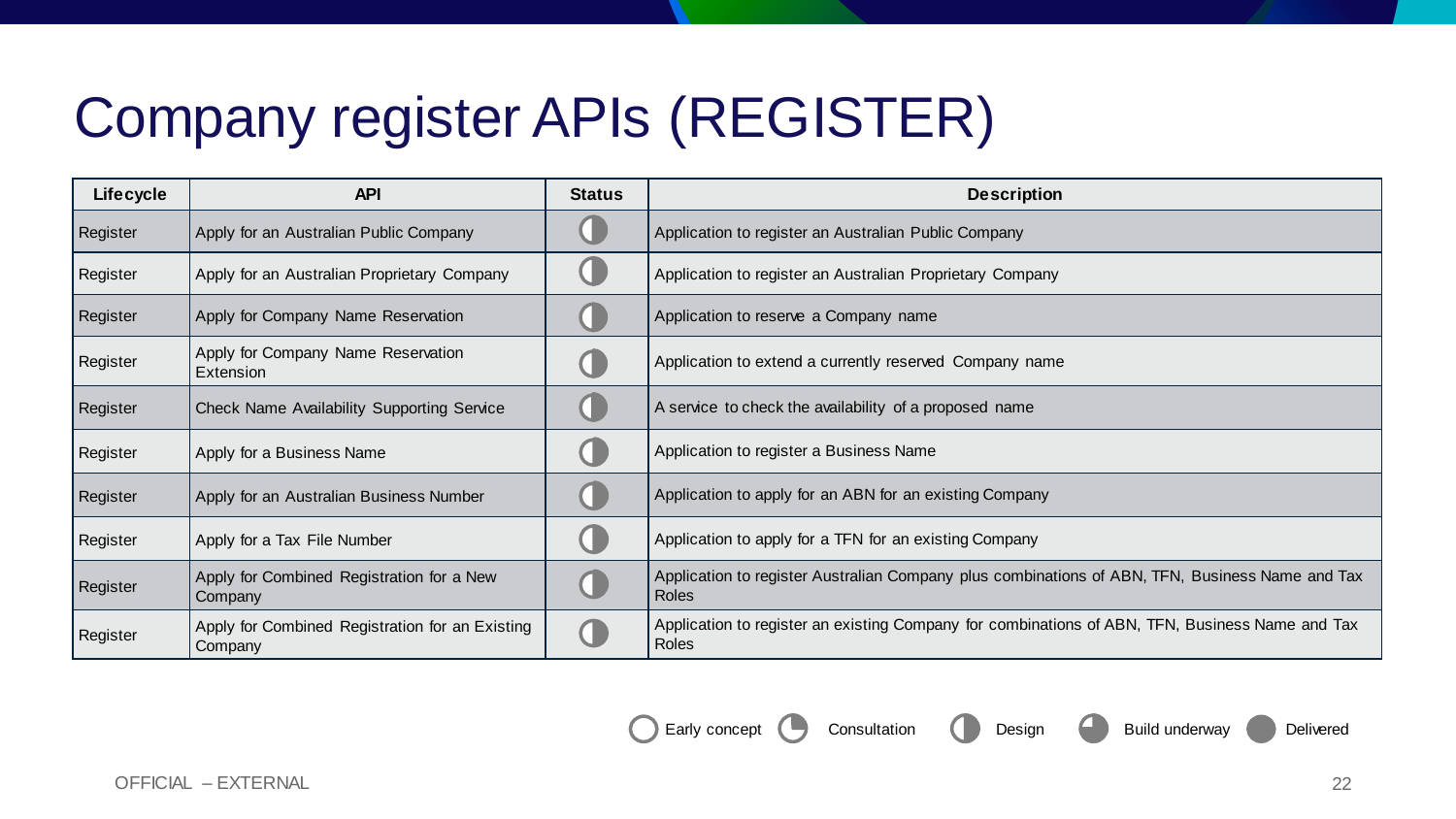## Company register APIs (MAINTAIN)

| <b>Lifecycle</b> | <b>API</b>                                  | <b>Status</b> | <b>Description</b>                                                                      |
|------------------|---------------------------------------------|---------------|-----------------------------------------------------------------------------------------|
| Maintain         | Maintain ABRS Agent                         |               | Appointment of ABRS Agent to act on behalf of a company/entity                          |
| Maintain         | Maintain ABRS Agent for an Entity           | u             | Maintain ABRS Agent appointment, including removal of act on behalf of a company/entity |
| Maintain         | Maintain Company Name                       |               | Application to change a company name                                                    |
| Maintain         | Maintain Proprietary Company Shareholdings  |               | Maintain proprietary Company shareholdings                                              |
| Maintain         | <b>Maintain Directors</b>                   | л             | <b>Maintain Directors</b>                                                               |
| Maintain         | Maintain Public Company Shareholdings       |               | Maintain public Company shareholdings                                                   |
| Maintain         | Maintain Ultimate Holding Company           |               | Maintain a company's ultimate holding Company details                                   |
| Maintain         | <b>Maintain General Details</b>             |               | Maintain a special purpose status on a company                                          |
| Maintain         | <b>Maintain Authorised Contacts</b>         |               | Maintain authorised contact details                                                     |
| Maintain         | Maintain Company Addresses                  |               | Maintain Company addresses, includes contact details and office hours                   |
| Maintain         | <b>Maintain Secretaries</b>                 |               | Maintain Secretary details                                                              |
| Maintain         | Correct the Register                        |               | Request to make a correction / withdraw / reversal of a change                          |
| Maintain         | Request ABRS Agent Account Transaction List |               | Request history of financial transaction                                                |

Early concept Consultation Consultation Design Build underway Delivered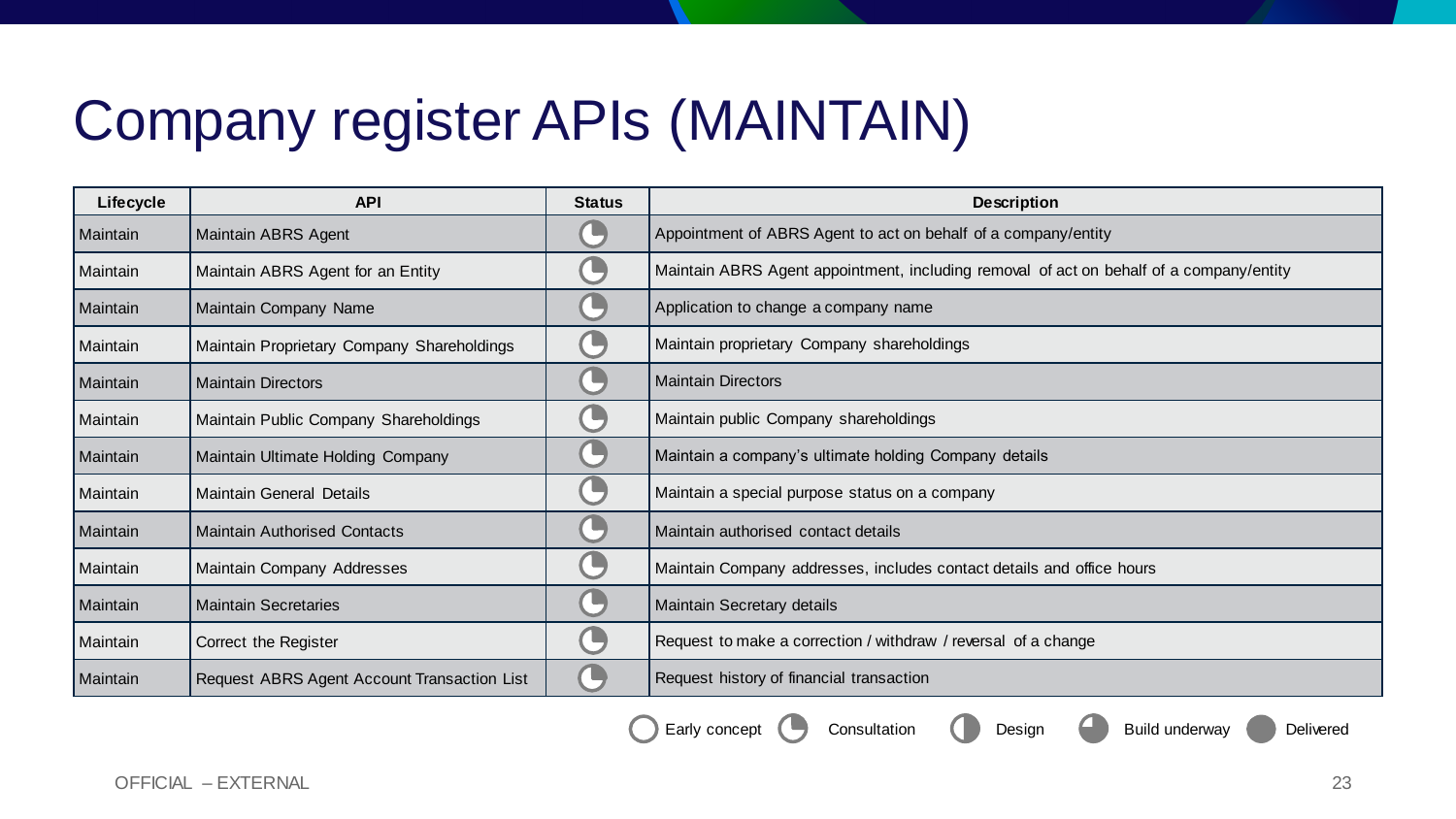## Company register APIs (CLOSE, ANYTIME, INBOX)

| Lifecycle         | API                                                                 | <b>Status</b> | <b>Description</b>                                                                                                                    |
|-------------------|---------------------------------------------------------------------|---------------|---------------------------------------------------------------------------------------------------------------------------------------|
| Close             | Company Closure Services                                            |               | An inventory of APIs for closure services is still being developed and will be shared at a later time                                 |
| Anytime           | Company Information, Search and Other<br><b>Supporting Services</b> |               | An inventory of APIs for information, search other supporting services is still being developed and will<br>be shared at a later time |
| Business<br>Inbox | <b>Client Communication Retrieval Services</b>                      |               | An inventory of APIs to retrieve client communication is still being developed and will be shared at a<br>later time                  |

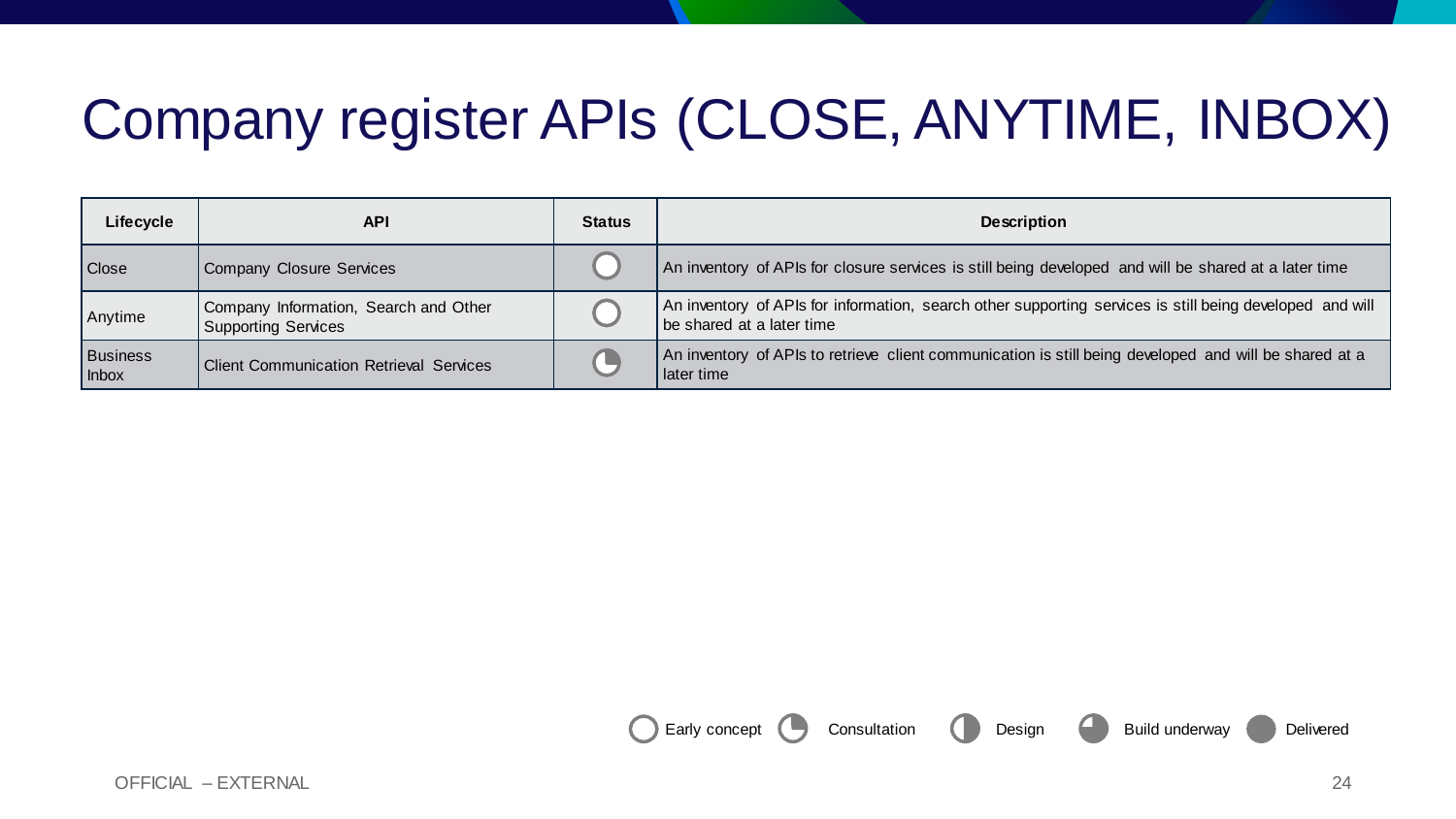## **Other Business**



**Australian Government Australian Taxation Office** 

**OFFICIAL – EXTERNAL**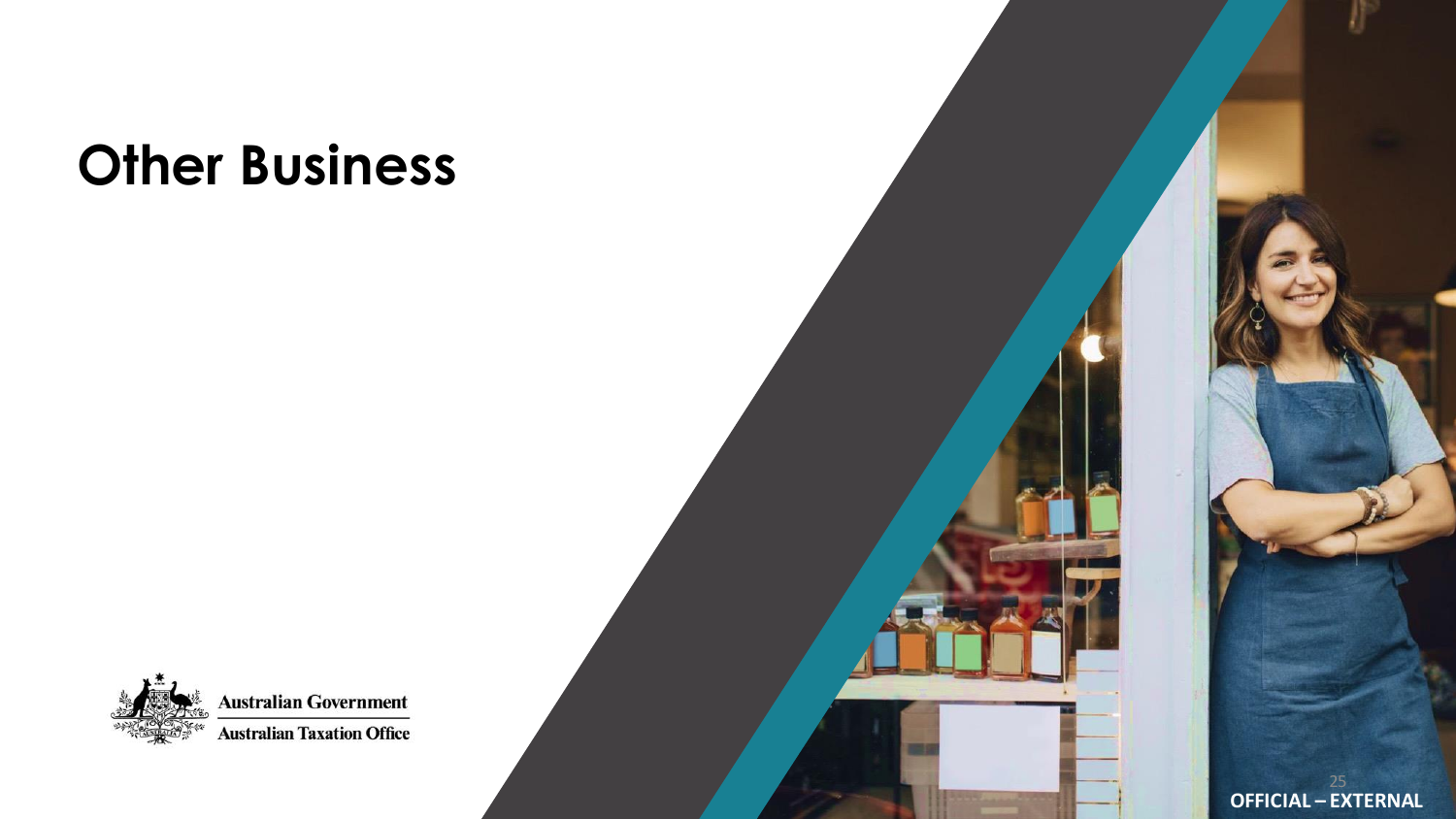### Problem: Connecting people to their company office holdings **WAGGING ALGITATION** Australian Business MIGRATION



#### **1. THE PROBLEM**

From **Director ID** we have:

#### **A pool of directors**

- Have identities derived through mygovID.
- Have ABRS individual registry records.
- We don't know what companies they are the directors of.

From the **Companies Register** we have:

#### **A pool of company office holders**

- Directors and secretaries of companies.
- Have a lower level of identifying information.



For the companies release we need: **To create connections**

- Between the people on the left,
- And the office holdings on the right.
- ❖ Without these links **people can't interact with the register** and represent their companies to the registrar.
- ❖ If the links aren't created at the companies release go-live, the linking **workload will fall to intermediaries and to ABRS telephony services**.

### **2. THE BALANCE**

- ❖ **We care about the experience of our clients**. We want to connect as many people to their companies as we can.
- ❖ But **we also care about the integrity of the register** and we don't want to connect a person to a company record they shouldn't have access to.
- ❖ There is some **tension between these objectives**. We must find a **balance** between them when considering the ID matching confidence we will accept.

#### **3. THE SOLUTION?**

- ❖ Can intermediaries **help to make the correct connections**?
- ❖ Do intermediaries hold information which could **increase the confidence of ID matching**, and therefore allow us to make more connections with high confidence?
- ❖ The more connections we make, **the better for clients**

**We'd like to discuss further one-on-one or via focus group or at DWG. If you would like to participate, please contact DPO or mike.steveson@ato.gov.au**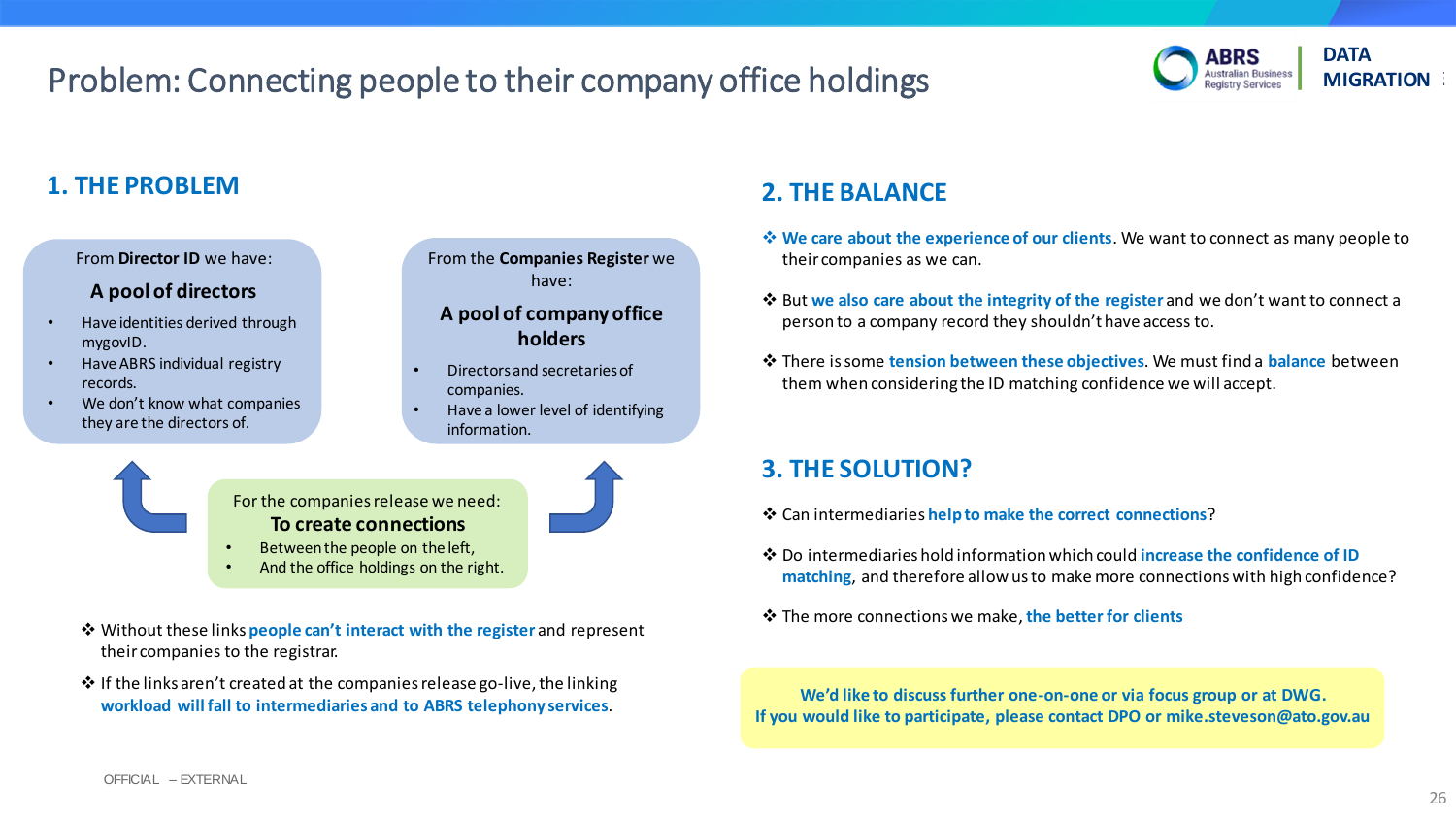### Forward agenda

- Data Harmonisation
- API risk ratings
- Design canvases
- Consultation plan